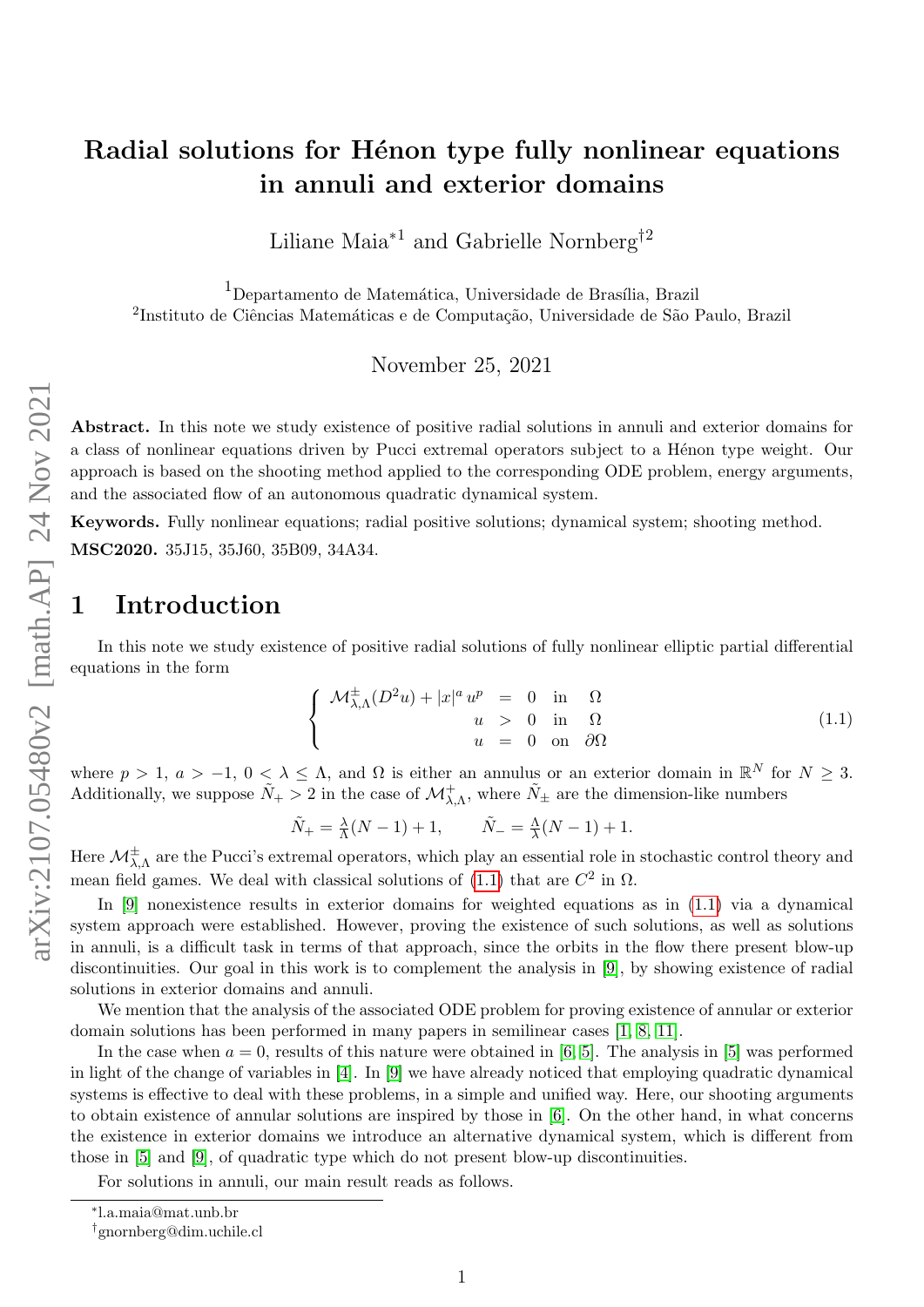<span id="page-1-0"></span>**Theorem 1.1.** For any  $p > 1$ , and  $0 < a < b < +\infty$ , problem [\(1.1\)](#page-0-0) has a positive radial solution in the annulus

$$
\Omega = \{x \in \mathbb{R}^N \,:\, \mathfrak{a} < |x| < \mathfrak{b}\}, \quad \text{with } 0 < \mathfrak{a} < \mathfrak{b} < +\infty.
$$

Note that solutions of [\(1.1\)](#page-0-0) may not be radial in general, for instance the Gidas-Ni-Nirenberg type symmetry result of [\[3\]](#page-13-7) does not hold for annular domains. Moreover, since  $v = -u$  solves  $\mathcal{M}^{\pm}_{\lambda,\Lambda}(v)$  +  $|x|^a |u|^{p-1}u$  in  $\Omega$ , then Theorem [1.1](#page-1-0) also proves the existence of a negative solution for the corresponding problem.

The proof of Theorem [1.1](#page-1-0) relies on a careful study of the ODE problem, shooting method and energy arguments. We mention that solutions in annuli can be identified in correspondence with orbits in the dynamical system, but the interior and exterior radii are not explicit in that approach neither can be obtained for an arbitrary annulus via rescaling.

As far as exterior domain solutions are concerned, we obtain the following result. We recall  $p_{a\pm}^*$  are the critical exponents defined in [\[9\]](#page-13-0) for the operators  $\mathcal{M}^{\pm}_{\lambda,\Lambda}$ . They are the threshold for the existence and nonexistence of radial positive regular solutions, that is, solutions differentiably defined at  $r = 0$ .

<span id="page-1-2"></span>**Theorem 1.2** (Exterior domain). For any  $p > p_{a\pm}^*$  and  $R > 0$ , by setting  $\Omega = \mathbb{R}^N \setminus B_R$ , it holds:

- (i) there exists a unique fast decaying solution of  $(1.1)$ ;
- (ii) there exist infinitely many solutions of  $(1.1)$  with either slow or pseudo-slow decay.

In addition, the ranges where pseudo-slow exterior domain solutions exist are the same where pseudoslow decay regular solutions exist in [\[9\]](#page-13-0), see also [\[12\]](#page-13-8).

The choice of using quadratic systems to treat weighted equations is categorical since the new dynamical system variables do not see the weight, as in [\[9\]](#page-13-0). It is worth mentioning that earlier methods employed might be much more involved, meanwhile a simple variable change which eliminates the weight is not available for Pucci operators.

The text is organized as follows. In Section [2](#page-1-1) we recall some preliminary tools on radial solutions and shooting method. In Section [3](#page-2-0) we write the corresponding quadratic system and use it to prove Theorem [1.2,](#page-1-2) while Section [4](#page-8-0) is devoted to the proof of Theorem [1.1.](#page-1-0)

# <span id="page-1-1"></span>2 Preliminaries

We start by recalling that Pucci's extremal operators  $\mathcal{M}^{\pm}_{\lambda,\Lambda}$ , for  $0<\lambda\leq\Lambda$ , are defined as

$$
\mathcal{M}^+_{\lambda,\Lambda}(X):=\mathrm{sup}_{\lambda I\leq A\leq\Lambda I}\,\mathrm{tr}(AX)\,,\quad \mathcal{M}^-_{\lambda,\Lambda}(X):=\mathrm{inf}_{\lambda I\leq A\leq\Lambda I}\,\mathrm{tr}(AX),
$$

where  $A, X$  are  $N \times N$  symmetric matrices, and I is the identity matrix. Equivalently, if we denote by  ${e_i}_{1\leq i\leq N}$  the eigenvalues of X, we can define the Pucci's operators as

$$
\mathcal{M}_{\lambda,\Lambda}^+(X) = \Lambda \sum_{e_i \ge 0} e_i + \lambda \sum_{e_i < 0} e_i, \quad \mathcal{M}_{\lambda,\Lambda}^-(X) = \lambda \sum_{e_i \ge 0} e_i + \Lambda \sum_{e_i < 0} e_i. \tag{2.1}
$$

From now on we will drop writing the parameters  $\lambda, \Lambda$  in the notations for the Pucci's operators.

When u is a radial function, for ease of notation we set  $u(|x|) = u(r)$  for  $r = |x|$ . If u is  $C^2$ , the eigenvalues of the Hessian matrix  $D^2u$  are  $\{u'', \frac{u'(r)}{r}\}$  $\frac{u'(r)}{r}, \ldots, \frac{u'(r)}{r}$  $\frac{u'(r)}{r}$  where  $\frac{u'(r)}{r}$  $\frac{(r)}{r}$  is repeated  $N-1$  times.

The Lane-Emden system  $(1.1)$  for  $\mathcal{M}^+$  is written in radial coordinates as

<span id="page-1-3"></span>
$$
u'' = M_{+}(-r^{-1}(N-1)m_{+}(u') - r^{a}u^{p}), \quad u > 0,
$$
\n
$$
(P_{+})
$$

while for  $\mathcal{M}^-$  one has

<span id="page-1-5"></span><span id="page-1-4"></span>
$$
u'' = M_-(-r^{-1}(N-1)m_-(u') - r^a u^p), \quad u > 0,
$$
\n
$$
(P_-)
$$

where  $M_{\pm}$  and  $m_{\pm}$  are the Lipschitz functions

$$
m_{+}(s) = \begin{cases} \lambda s & \text{if } s \le 0 \\ \Lambda s & \text{if } s > 0 \end{cases} \quad \text{and} \quad M_{+}(s) = \begin{cases} s/\lambda & \text{if } s \le 0 \\ s/\Lambda & \text{if } s > 0, \end{cases}
$$
 (2.2)

$$
m_{-}(s) = \begin{cases} \Lambda s & \text{if } s \le 0 \\ \lambda s & \text{if } s > 0 \end{cases} \quad \text{and} \quad M_{-}(s) = \begin{cases} s/\Lambda & \text{if } s \le 0 \\ s/\lambda & \text{if } s > 0. \end{cases}
$$
 (2.3)

Equations ( $P_+$  $P_+$ ) and ( $P_-$ ) are understood in the maximal interval where u is positive.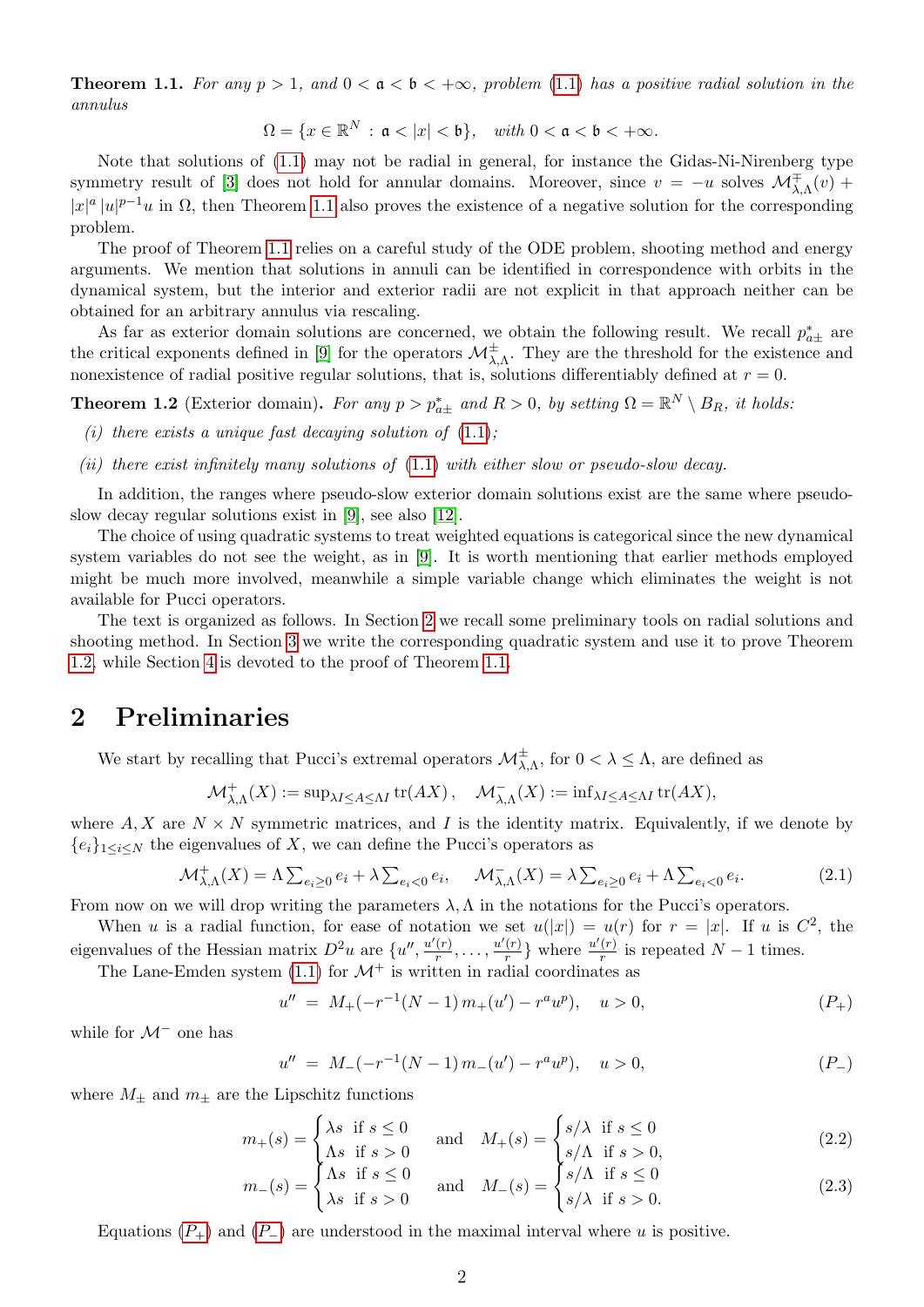<span id="page-2-7"></span>**Remark 2.1.** A positive function u cannot be at the same time convex and increasing in an interval, since  $u''(r) < 0$  as long as  $u'(r) \geq 0$ . In particular, any critical point of a positive solution u is a local strict maximum point for  $u$ .

By solution in annulus or exterior domain solution we mean a solution u of  $(P_+)$  $(P_+)$  $(P_+)$  or  $(P_-)$  defined in an interval  $[\mathfrak{a}, \rho)$ , for  $\mathfrak{a} \in (0, +\infty)$  and  $\rho \leq +\infty$ , and verifying the Dirichlet condition  $u(\mathfrak{a}) = \lim_{r \to \rho^{-}} u(r) = 0$ . We look at the initial value problem

<span id="page-2-1"></span>
$$
\begin{cases}\nu'' = M_{\pm} \left( -r^{-1} (N-1) \, m_{\pm}(u') - r^a |u|^{p-1} u \right), \\
u(\mathfrak{a}) = 0, \quad u'(\mathfrak{a}) = \delta, \qquad \delta > 0,\n\end{cases} \tag{2.4}
$$

The equations  $(P_+), (P_-),$  $(P_+), (P_-),$  $(P_+), (P_-),$  together with  $(2.4)$  were studied in [\[5\]](#page-13-5), [\[6\]](#page-13-4).

For any  $p > 1$  and for each  $\delta > 0$ , by ODE theory there exists a unique solution  $u = u_{\delta}$  defined in a maximal interval  $(\mathfrak{a}, \rho_{\delta})$  where u is positive,  $\mathfrak{a} < \rho_{\delta} \leq +\infty$ .

If  $\rho_{\delta} = +\infty$  we get a positive radial solution in the exterior of the ball  $B_{\mathfrak{a}}$ . In the second case, a positive solution in the annulus  $(\mathfrak{a}, \rho_{\delta})$  is produced. Note that equations [\(2.4\)](#page-2-1) are not invariant by rescaling.

<span id="page-2-8"></span>**Remark 2.2.** All results obtained for  $\delta > 0$  will be also true for  $\delta < 0$ . Indeed, negative shootings for an operator F can be seen as positive shootings for the operator G defined as  $G(x, X) = -F(x, -X)$ , which is still elliptic and satisfies all the properties we considered so far. In particular, the negative solutions of  $\mathcal{M}^+$  are positive solutions of  $\mathcal{M}^-$  in the same domain, and viceversa.

<span id="page-2-6"></span>**Remark 2.3.** Let u be a positive radial solution of [\(2.4\)](#page-2-1) with  $u = u_{\delta}$ , for some positive constant  $\delta$  in  $[\mathfrak{a}, \rho]$ . Then the rescaled pair

<span id="page-2-2"></span>
$$
u_{\gamma} = \gamma u(\gamma^{\frac{1}{\alpha}}r) , \qquad \gamma > 0, \tag{2.5}
$$

for  $\alpha$  as in [\(2.6\)](#page-2-2), produces a positive solution pair of the same equation in  $(\alpha \gamma^{-\frac{1}{\alpha}}, \rho \gamma^{-\frac{1}{\alpha}})$  with initial values  $u_{\gamma}(\mathfrak{a}\gamma^{-\frac{1}{\alpha}})=0$ , as well as  $u'_{\gamma}(\mathfrak{a}\gamma^{-\frac{1}{\alpha}})=\gamma^{1+\frac{1}{\alpha}}\delta$ .

**Notation.** Whenever  $p > 1$  and  $\tilde{N}_+ > 2$ , we set

$$
p_{\pm}^{p,a} = \frac{\tilde{N}_{\pm} + 2a + 2}{\tilde{N}_{\pm} - 2}, \quad p_{\pm}^{s,a} = \frac{\tilde{N}_{\pm} + a}{\tilde{N}_{\pm} - 2}, \quad p_{\Delta}^{a} = \frac{N + 2 + 2a}{N - 2}, \quad \alpha = \frac{2 + a}{p - 1}.
$$
 (2.6)

#### <span id="page-2-0"></span>3 The dynamical system and exterior domain solutions

Let u, v be a positive solution pair of  $(P_+)$  $(P_+)$  $(P_+)$  or  $(P_-)$ . Thus we can define the new functions

$$
x(t) = -\frac{ru'}{u}, \qquad z(t) = r^{2+a} u^{p-1}, \tag{3.1}
$$

for  $t = \ln(r)$ , whenever  $r > 0$  is such that  $u > 0$ . The phase space is contained in  $\mathbb{R}^2$ . Throughout the text, we denote the first quadrant as

<span id="page-2-3"></span>
$$
1Q = \{ (x, z) \in \mathbb{R}^2 : x, z > 0 \}.
$$

Since we are studying positive solutions, the points  $(x(t), z(t))$  belong to 1Q when  $u' < 0$ . Apart from  $1Q$ , we set

$$
2Q = \{ (x, z) \in \mathbb{R}^2 : x < 0, z > 0 \}
$$

that is, 2Q is the region in  $\mathbb{R}^2$  such that the corresponding u satisfies  $u' > 0$ . In particular,  $u'' < 0$  in 2Q. As a consequence of this monotonicity, the problems  $(P_+)$  $(P_+)$  $(P_+)$  and  $(P_-)$  become in 1Q as:

for 
$$
\mathcal{M}^+
$$
 in 1Q:  $u'' = M_+(-\lambda r^{-1}(N-1)u' - r^a u^p), \quad u > 0;$  (3.2)

for 
$$
\mathcal{M}^-
$$
 in 1Q:  $u'' = M_-(-\Lambda r^{-1}(N-1)u' - r^a v^p), \quad u > 0.$  (3.3)

<span id="page-2-5"></span><span id="page-2-4"></span>
$$
Q = \{ (x, z) \in \mathbb{R}^2 : x < 0, z > 0 \},
$$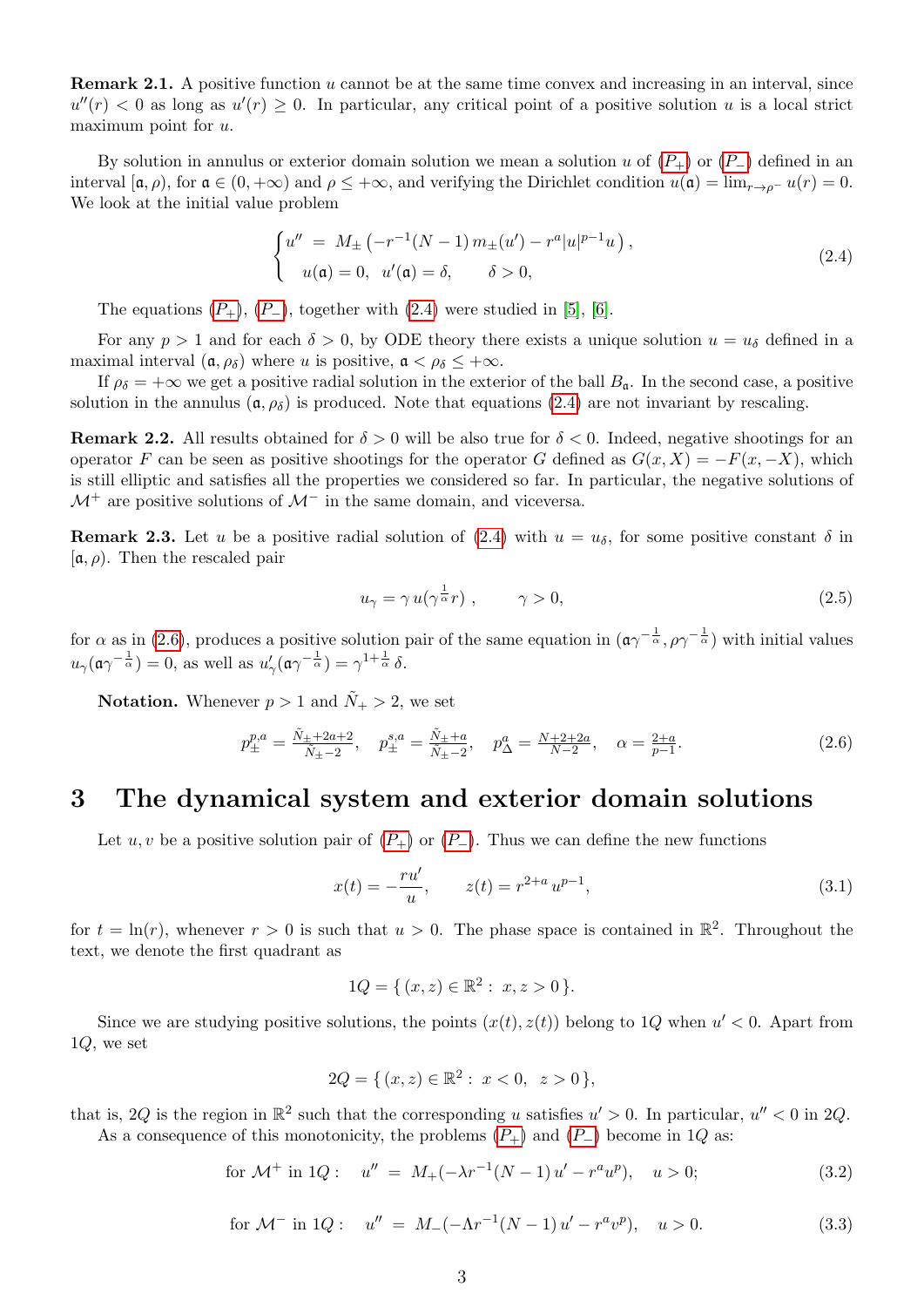In terms of the functions [\(3.1\)](#page-2-3), we derive the following autonomous dynamical system, corresponding to [\(3.2\)](#page-2-4) for  $\mathcal{M}^+$ , where the dot stands for  $\frac{d}{dt}$ ,

$$
\mathcal{M}^+ \text{ in } 1Q: \quad \begin{cases} \dot{x} = x(x+1) - M_+(\lambda(N-1)x - z) \\ \dot{z} = z(x+2+a-px). \end{cases} \tag{3.4}
$$

Likewise one has for  $\mathcal{M}^-$ , associated to [\(3.3\)](#page-2-5),

$$
\mathcal{M}^- \text{ in } 1Q: \quad \begin{cases} \dot{x} = x(x+1) - M_-(\Lambda(N-1)x - z) \\ \dot{z} = z(x+2+a-px). \end{cases} \tag{3.5}
$$

We stress that [\(3.4\)](#page-3-0) and [\(3.5\)](#page-3-1) correspond to positive, decreasing solutions of  $(P_+)$  $(P_+)$  $(P_+)$  and  $(P_-)$ .

On the other hand, given a trajectory  $\tau = (x, z)$  of  $(3.4)$  or  $(3.5)$  in 1Q, we define

<span id="page-3-2"></span><span id="page-3-1"></span><span id="page-3-0"></span>
$$
u(r) = r^{-\alpha} z^{\frac{1}{p-1}}, \text{ where } r = e^t,
$$
 (3.6)

and then we deduce

$$
u'(r) = -\alpha r^{-\alpha-1} z^{\frac{1}{p-1}}(t) + \frac{r^{-\alpha}}{p-1} z^{\frac{1}{p-1}-1}(t) \frac{z}{r} = \frac{u}{r} \{-\alpha + \frac{x+2+a-px}{p-1}\} = -\frac{x(t)u(r)}{r}.
$$

Since  $x \in C^1$ , then  $u \in C^2$ . Moreover, u satisfies either  $(P_+)$  $(P_+)$  $(P_+)$  or  $(P_-)$  from the respective equations for  $\dot{x}, \dot{z}$ in the dynamical system.

In other words,  $(x, z)$  is a solution of equation [\(3.4\)](#page-3-0) or [\(3.5\)](#page-3-1) in 1Q if and only if u defined by [\(3.6\)](#page-3-2) is a positive pair solution of  $(P_+)$  $(P_+)$  $(P_+)$  or  $(P_-)$  with  $u' < 0$ .

An important role in the study of our problem is played by the following line for  $\mathcal{M}^+$ ,

$$
\ell_{+} = \{ (x, z) : z = \lambda (N - 1)x \} \cap 1Q, \tag{3.7}
$$

which corresponds to the vanishing of  $u''$ , see also [\[9\]](#page-13-0). It allows us to define the following regions

$$
R_{\lambda}^{+} = \{ (x, z) \in 1Q : z > \lambda(N - 1)x \}, \quad R_{\lambda}^{-} = \{ (x, z) \in 1Q : z < \lambda(N - 1)x \},
$$
\n(3.8)

which represent the sets where the function u is concave or convex. More precisely,  $R_{\lambda}^{+}$  $\chi^+$  is the region of strictly concavity of u, while  $R_{\lambda}^ \overline{\lambda}$  is the region of strictly convexity of u.

The respective notations for the operator  $\mathcal{M}^-$  are

$$
\ell_- = \{ (x, z) : z = \Lambda(N - 1)x \} \cap 1Q,\tag{3.9}
$$

$$
R_{\Lambda}^{+} = \{(x, z) \in 1Q : z > \Lambda(N - 1)x\}, \quad R_{\Lambda}^{-} = \{(x, z) \in 1Q : z < \Lambda(N - 1)x\}.
$$
 (3.10)

At this stage it is worth observing that the systems [\(3.4\)](#page-3-0) and [\(3.5\)](#page-3-1) are continuous on  $\ell_+$  and  $\ell_-$ , respectively. More than that, the right hand sides are locally Lipschitz functions of  $x, z$ , so the usual ODE theory applies. Then one recovers existence, uniqueness, and continuity with respect to initial data as well as continuity with respect to the parameter  $p$ .

Since we are considering positive solutions of [\(1.1\)](#page-0-0), and  $u' > 0$  implies  $u'' < 0$ , one finds out the following ODEs:

for 
$$
\mathcal{M}^+
$$
 in 2Q: {  $\lambda u'' = -\Lambda r^{-1}(N-1)u' - r^a u^p$ ,  $u > 0$ ; (3.11)

for 
$$
\mathcal{M}^-
$$
 in 2Q: {  $\Lambda u'' = -\lambda r^{-1}(N-1)u' - r^a u^p$ ,  $u > 0$ ; (3.12)

Now, in terms of the corresponding dynamical system, we get

<span id="page-3-3"></span>
$$
\mathcal{M}^+ \text{ in } 2Q: \begin{cases} \dot{x} = x(x - \tilde{N}_- + 2) + \frac{z}{\lambda}, \\ \dot{z} = z(x + 2 + a - px). \end{cases}
$$
 (3.13)

On the other hand, for the operator  $\mathcal{M}^-$  one has

<span id="page-3-4"></span>
$$
\mathcal{M}^- \text{ in } 2Q: \begin{cases} \dot{x} = x(x - \tilde{N}_+ + 2) + \frac{z}{\Lambda}, \\ \dot{z} = z(x + 2 + a - px). \end{cases}
$$
 (3.14)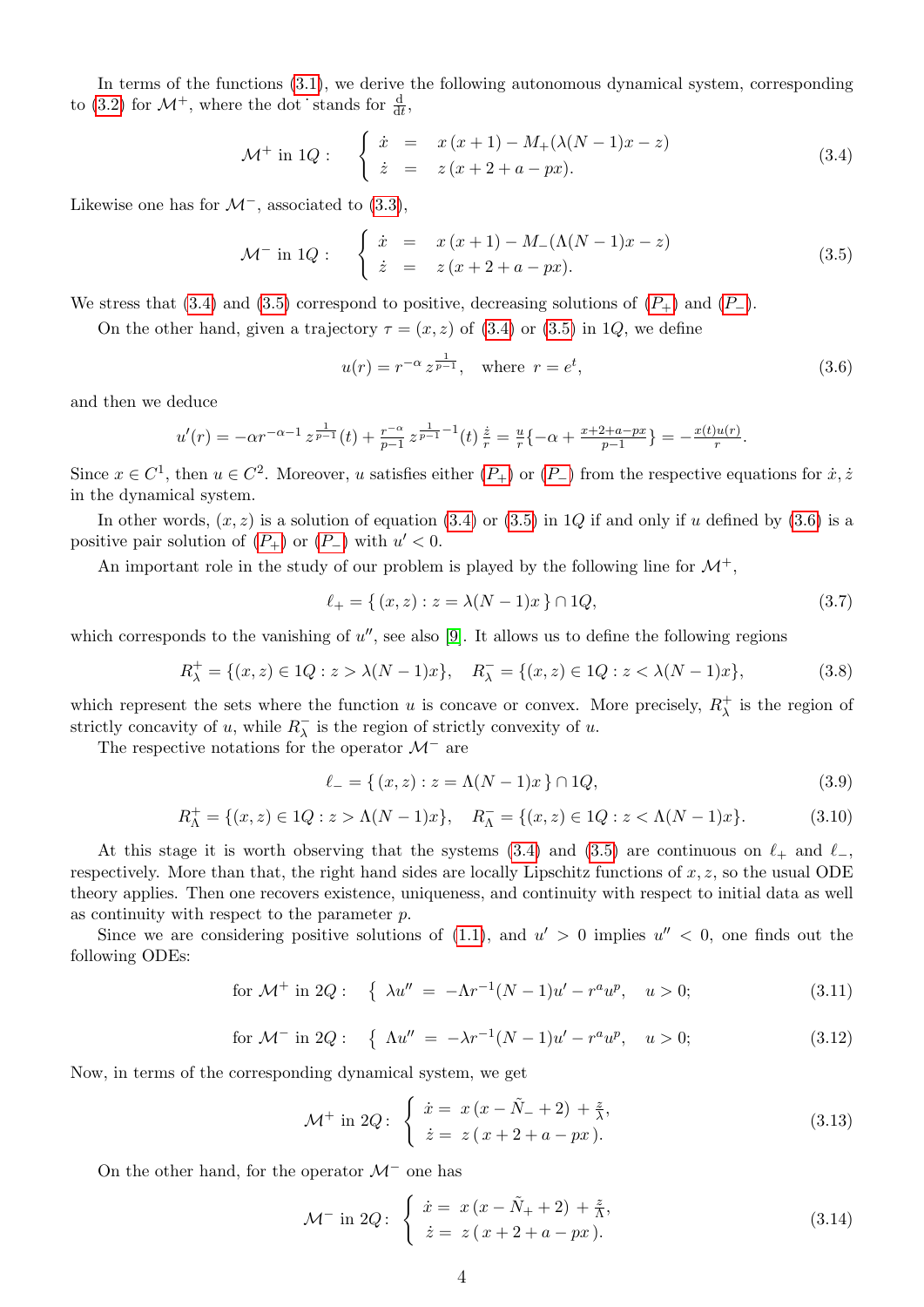**Remark 3.1.** No stationary points exist in 2Q. Indeed, since  $u' > 0$  and  $u > 0$  yield  $u'' < 0$  then  $\dot{x} > 0$ in 2Q. In other words, we do not have stationary points outside  $1Q$  when we are considering positive solutions  $u$  of  $(1.1)$ .

One may write the dynamical systems [\(3.4\)](#page-3-0) and [\(3.5\)](#page-3-1) in terms of the following ODE first order autonomous equation

<span id="page-4-0"></span>
$$
(\dot{x}, \dot{z}) = (f(x, z), g(x, z)). \tag{3.15}
$$

For instance, in the case of the operator  $\mathcal{M}^+$ , then f, g are given by

$$
f(x, z) = \begin{cases} x (x - N + 2) + \frac{z}{\lambda} \text{ in } R_{\lambda}^{+} \\ x (x - \tilde{N}_{+} + 2) + \frac{z}{\Lambda} \text{ in } R_{\lambda}^{-} \end{cases}, \quad g(x, z) = z (x + 2 + a - px).
$$

We first recall some standard definitions from the theory of dynamical systems.

A stationary point Q of [\(3.15\)](#page-4-0) is a zero of the vector field  $(f, g)$ . If  $\sigma_1$  and  $\sigma_2$  are the eigenvalues of the Jacobian matrix  $(Df(Q), Dg(Q))$ , then Q is hyperbolic if both  $\sigma_1, \sigma_2$  have nonzero real parts. If this is the case, Q is a source if  $\text{Re}(\sigma_1), \text{Re}(\sigma_2) > 0$ , and a sink if  $\text{Re}(\sigma_1), \text{Re}(\sigma_2) < 0$ ; Q is a saddle point if  $\text{Re}(\sigma_1) < 0 < \text{Re}(\sigma_2).$ 

Next we recall a result on the local stable and unstable manifolds near saddle points of the system [\(3.15\)](#page-4-0); see [\[7,](#page-13-9) theorems 9.29, 9.35]. We will see that the usual theory for autonomous planar systems applies since each stationary point Q possesses a neighborhood strictly contained in  $R_{\lambda}^{-}$  $\overline{\lambda}$  in the first quadrant where the function f is  $C^1$ . In turn, g is always a  $C^1$  function.

Sometimes we denote  $\alpha(\tau)$ , i.e. the  $\alpha$ -limit of the orbit  $\tau$ , as the set of limit points of  $\tau(t)$  as  $t \to -\infty$ . Similarly one defines  $\omega(\tau)$  i.e. the  $\omega$ -limit of  $\tau$  at  $+\infty$ .

We observe that the x axis is invariant by the flow in the sense that  $z = 0$  implies  $\dot{z} = 0$ . Next, the set where  $\dot{x} = 0$  for the system [\(3.4\)](#page-3-0), with respect to the operator  $\mathcal{M}^+$ , is given by the parabola

<span id="page-4-1"></span>
$$
\pi_1^+ = \{ (x, z) : z = \Lambda(\tilde{N}_+ - 2)x - \Lambda x^2 \} \cap 1Q.
$$
\n(3.16)

Note that a respective parabola  $\{(x, z): z = \lambda(N-2)x - \lambda x^2\}$  where  $\dot{x} = 0$  on the region  $R_{\lambda}^+$  $\alpha_{\lambda}^{+}$  does not exist, since it lies entirely below the concavity line  $\ell_+$ , namely

$$
z = \lambda(N-2)x - \lambda x^2 < \lambda(N-2)x < \lambda(N-1)x \quad \text{for } x > 0.
$$

Moreover, the parabola  $\pi_1^+$  itself in [\(3.16\)](#page-4-1) lies below the concavity line  $\ell_+$ , so belonging to the region  $R_\lambda^ \bar{\lambda}$ , that is,

$$
z = \Lambda(\tilde{N}_+ - 2)x - \lambda x^2 < \Lambda(\tilde{N}_+ - 2)x < \lambda(N - 1)x \quad \text{whenever } x > 0,
$$

since  $\tilde{N}_+ - 2 < \tilde{N}_+ - 1 = \frac{\lambda}{\Lambda}(N-1)$ . Analogously, for the operator  $\mathcal{M}^-$ , the parabola

$$
\pi_1^- = \{ (x, z) : z = \lambda(\tilde{N}_- - 2)x - \lambda x^2 \} \cap 1Q \tag{3.17}
$$

represents the set where  $\dot{x} = 0$ , which is contained in the region  $R_{\Lambda}^ \overline{\Lambda}$ . Also, we define the line

$$
\pi_2 = \pi_2^{\pm} = \{ (x, z) : x = \alpha \} \cap 1Q,\tag{3.18}
$$

which is the set where  $\dot{z} = 0$  and  $z > 0$  for both operators  $\mathcal{M}^{\pm}$ .

<span id="page-4-2"></span>**Lemma 3.2.** The stationary points of the dynamical systems  $(3.4)$ ,  $(3.5)$ ,  $(3.13)$ , and  $(3.14)$  are:

for 
$$
\mathcal{M}^+
$$
:  $O = (0,0)$ ,  $A_0 = (\tilde{N}_+ - 2,0)$ ,  $M_0 = (x_0, z_0)$ ,

where  $x_0 = \alpha$ , and  $z_0 = \alpha \Lambda(\tilde{N}_+ - p\alpha + a) = \alpha \Lambda(\tilde{N}_+ - 2 - \alpha);$ 

for 
$$
\mathcal{M}^-
$$
:  $O = (0,0)$ ,  $A_0 = (\tilde{N}_- - 2,0)$ ,  $M_0 = (x_0, z_0)$ ,

where  $x_0 = \alpha$  and  $z_0 = \alpha \lambda (\tilde{N}_- - p\alpha + a) = \alpha \lambda (\tilde{N}_- - 2 - \alpha)$ .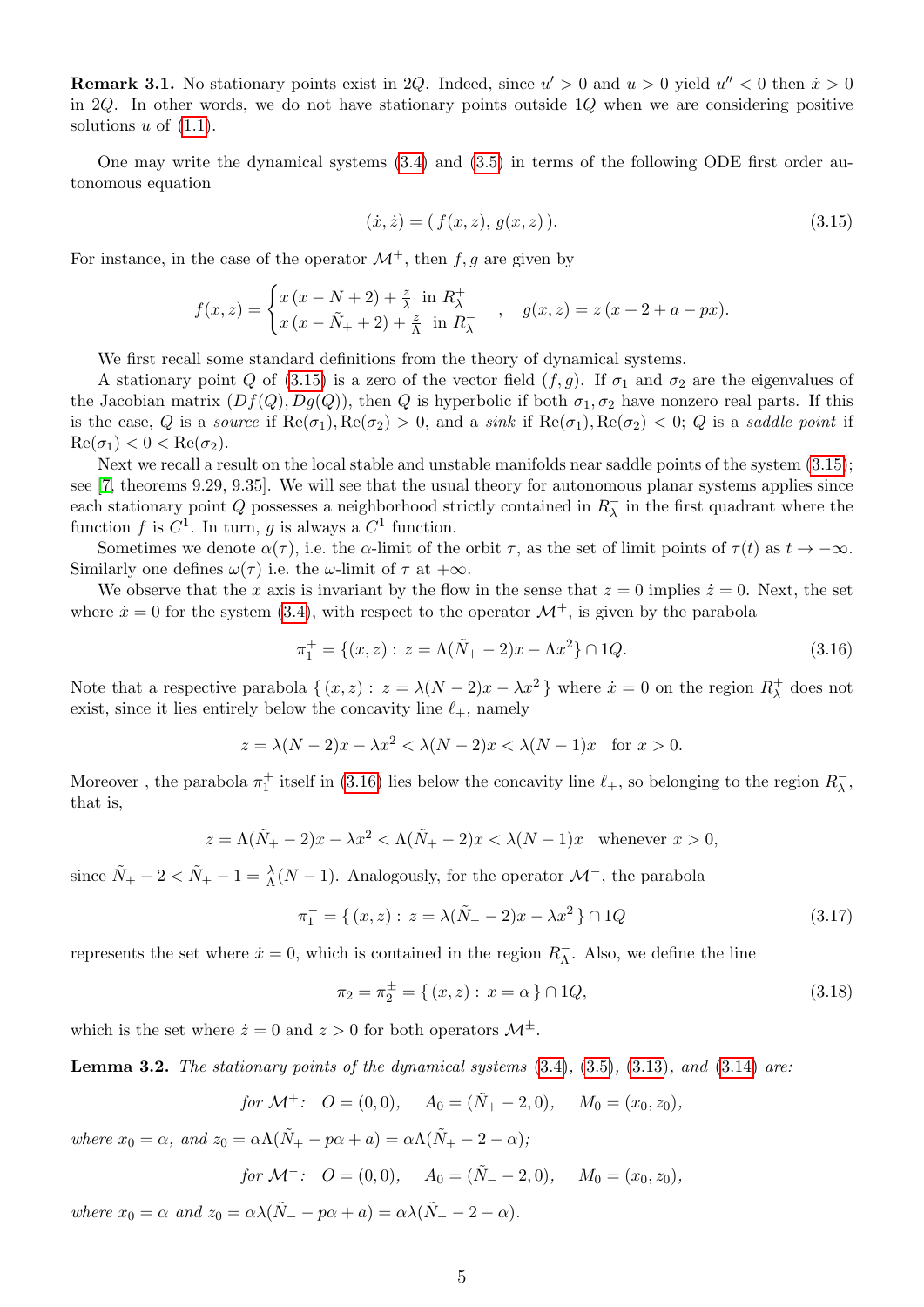*Proof.* The stationary points are given by the intersection of the parabola  $\pi_1^{\pm}$  with the lines  $\pi_2$  and  $\{(x, z) \in$  $\mathbb{R}^2 : z = 0$ .  $\Box$ 

Next we analyze the directions of the vector field  $F$  in  $(3.15)$  on the x, z axes, on the concavity lines  $\ell_{\pm}$ , and on the sets  $\pi_1^{\pm}$  and  $\pi_2$ .

**Proposition 3.3.** The systems  $(3.4)$  and  $(3.5)$  enjoy the following properties:

- (1) Every trajectory of [\(3.4\)](#page-3-0) in 1Q crosses the line  $\ell_+$  transversely except at the point  $P = \frac{1+a}{p}$  $\frac{+a}{p}(1,\lambda(N-1)).$ It passes from  $R_{\lambda}^{+}$  $\lambda^+$  to  $R_\lambda^ \frac{1}{\lambda}$  if  $x > \frac{1+a}{p}$ , while it moves from  $R_{\lambda}^{-}$  $\bar{\lambda}$  to  $R_{\lambda}^{+}$  $\frac{1}{\lambda}$  if  $x < \frac{1+a}{p}$ . A similar statement holds for [\(3.5\)](#page-3-1), via  $\ell_-, P = \frac{1+a}{n}$  $\frac{+a}{p}(1,\Lambda(N-1)), R_\Lambda^+$  $\Lambda^+$ ,  $R^ \bar{\Lambda}$  ;
- (2) The vector field at the point P in item (1) is parallel to the line  $\ell_+$  (resp.  $\ell_-$ ), and an orbit can only reach such a point from  $R_{\lambda}^ \bar{\lambda}$  (resp.  $R_{\Lambda}^ _{\Lambda}^{-}$ );
- (3) The flow induced by [\(3.15\)](#page-4-0) on the x axis points to the left for  $x \in (0, \tilde{N}_{\pm} 2)$ , and to the right when  $x > N_{\pm} - 2$ . On the z axis it always moves up and to the right;
- (4) The vector field  $(f, g)$  on the parabola  $\pi_1^{\pm}$  is parallel to the z axis whenever  $x \neq \alpha$ . It points up if  $x < \alpha$ , and down if  $x > \alpha$ .
- (5) On the line  $\pi_2$  the vector field  $(f, g)$  is parallel to the x axis for  $z \neq z_0$ , where  $z_0$  is the z-coordinate of  $M_0$  in Lemma [3.2.](#page-4-2) It moves to the left if  $z < z_0$ , and to the right if  $z > z_0$ .

*Proof.* Let us consider the operator  $\mathcal{M}^+$  since for  $\mathcal{M}^-$  it will be analogous.

(1)–(2) We have  $\dot{x} > 0$  on  $\ell_+$  since  $\pi_1^+$  is below the line  $\ell_+$ . By the inverse function theorem, t is a function of x on  $\ell_+$ , and so is z. In order to detect the transversality, one looks at  $\frac{dz}{dx}$  on  $\ell_+$  and compare it with the slope of  $\ell_+$ . Note that

$$
\frac{\mathrm{d}z}{\mathrm{d}x} = \frac{\dot{z}}{\dot{x}} = \frac{\lambda(N-1)(p-1)x(\alpha-x)}{x(x+1)} \quad \text{on} \quad \ell_+.
$$
\n(3.19)

Then  $\frac{dz}{dx} > \lambda(N-1)$  for  $x < \frac{1+a}{p}$ , while  $\frac{dz}{dx} < \lambda(N-1)$  for  $x > \frac{1+a}{p}$ .

Now we infer that a change of concavity does not happen at  $x = \frac{1+a}{n}$  $\frac{+a}{p}$ . Indeed, if  $\tau = (x, z)$  is a trajectory and  $t_0$  is such that  $\tau(t_0) = P$ , then  $\frac{dz}{dx}(\frac{1+a}{p})$  $\frac{+a}{p}) = \lambda(N-1)$  i.e.  $\frac{d\tilde{z}}{dx}(\frac{1+a}{p})$  $\frac{+a}{p}$ ) = 0, where  $\tilde{z}(x) = z(x) - \lambda(N-1)x$ . Then  $\tilde{z}$  has a maximum point at  $x = \frac{1+a}{n}$  $\frac{+a}{p}$ , and so  $\tau$  stays in  $R_{\lambda}^{-}$  $\overline{\lambda}$  in a neighborhood of the point P.

(3) Since the x axis is contained in  $R_{\lambda}^ \bar{x}$  then  $\dot{x} = x(x - (\tilde{N}_+ - 2))$  which is positive for  $x > \tilde{N}_+ - 2$ and negative when  $x < \tilde{N}_{+} - 2$ . On the other hand, the z axis is contained in  $R_{\lambda}^{+}$  $\dot{x}$ , so  $\dot{x} = \frac{z}{\lambda} > 0$  and  $\dot{z} = z(2 + a) > 0$  on  $x = 0$  for  $a > -2$ .

(4)  $\dot{z} = (p-1)z(\alpha - x)$  on  $\pi_{1}^{+}$  is positive for  $x < \alpha$ , and negative when  $x > \alpha$ .

(5) On  $\pi_2 \cap R_{\lambda}^ \overline{\lambda}_\lambda$ ,  $\dot{x} = \alpha(\alpha - (\tilde{N}_+ - 2)) + \frac{z}{\Lambda}$  is positive for  $z > z_0$  and negative when  $z < z_0$ , for  $z_0$  given in Lemma [3.2.](#page-4-2) On  $\pi_2 \cap (R_\lambda^+ \cup \ell_+)$  we have  $\overrightarrow{x} \ge \alpha(\alpha + 1) > 0$ .  $\Box$ 



Figure 1: The phase plane  $(x, z)$  when  $p > p^{s,a}_+$ .

The next proposition gives us a study on a local analysis of the stationary points. It follows by the correspondence with the variables  $(X, Z)$  in [\[9\]](#page-13-0), and Propositions 2.2, 2.7, and 2.8, in addition to the appendix in there.

We recall that  $X := x$  and  $Z(t) := -r^{1+a}u^p(r)/u'(r)$ ,  $r = e^t$  from [\[9\]](#page-13-0). Note that  $z = XZ$ .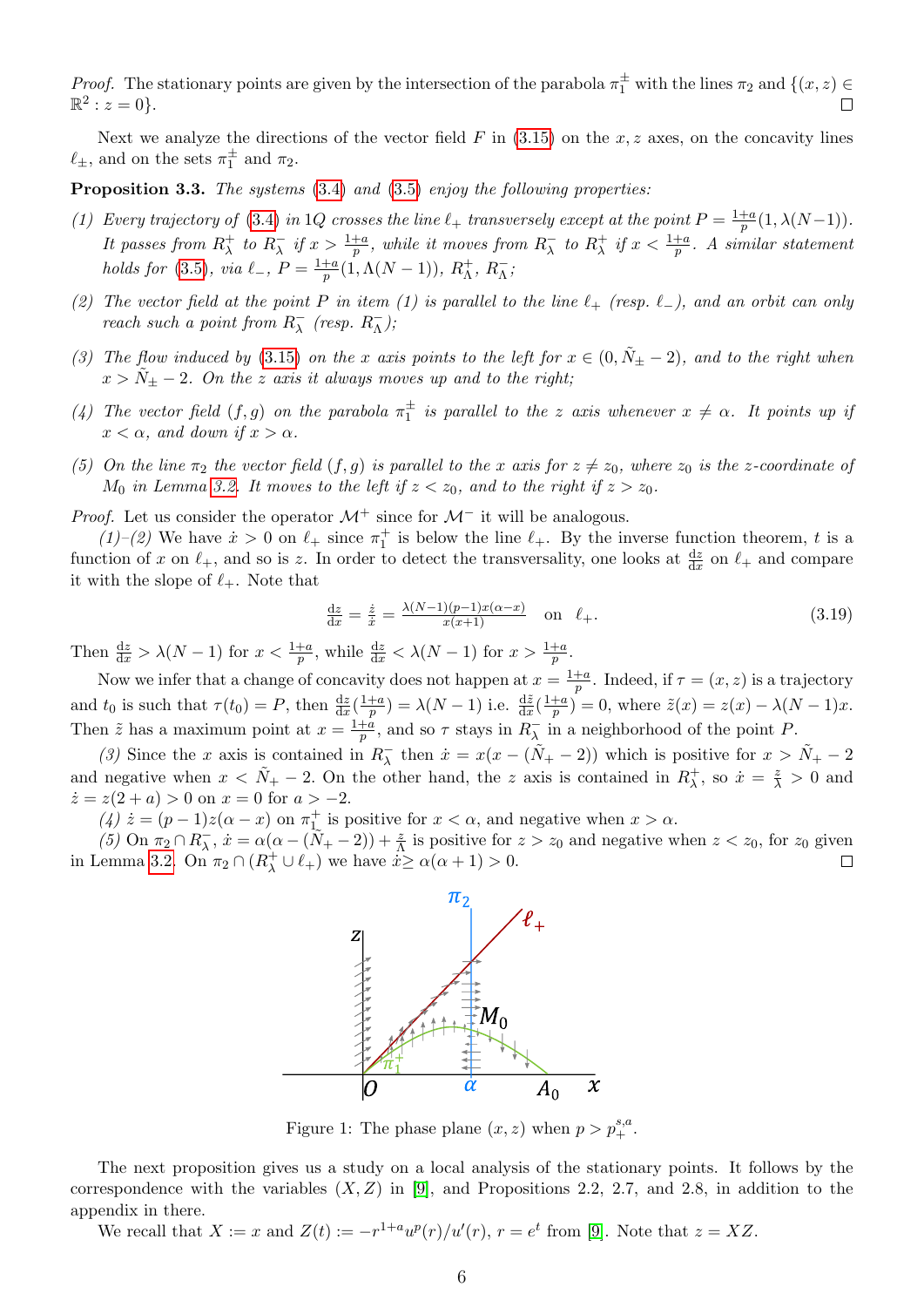<span id="page-6-0"></span>**Proposition 3.4** ( $\mathcal{M}^{\pm}$ ). The following properties are verified for the systems [\(3.4\)](#page-3-0) and [\(3.5\)](#page-3-1).

1. For every  $p > 1$  the origin O is a saddle point, whose unstable direction is given by

 $z = \Lambda(\tilde{N}_+ + a)x$  if the operator is  $\mathcal{M}^+$ ,  $z = \lambda(\tilde{N}_- + a)x$  for  $\mathcal{M}^-$ .

Moreover, there is a unique trajectory coming out from O at  $-\infty$  with slope as above, which we denote by  $\Gamma_p$ , that is, for all  $p > 1$ ,  $\Gamma_p$  is such that  $\alpha(\Gamma_p) = O$ .

2. For  $p > p_{\pm}^{s,a}$  the point  $A_0$  is a saddle point whose linear stable direction is

$$
z = -A_{\pm}x + A_{\pm}(\tilde{N}_{\pm} - 2),
$$

where  $A_+ = \Lambda[(\tilde{N}_+ - 2)p - (2 + a)]$  for  $\mathcal{M}^+$ , while  $A_- = \lambda[(\tilde{N}_- - 2)p - (2 + a)]$  for  $\mathcal{M}^-$ . Further, there exists a unique trajectory arriving at  $A_0$  at  $+\infty$  with slope as above, which we denote by  $\Upsilon_p$ *i.e. for all*  $p > p_{\pm}^{s,a}$ ,  $\Upsilon_p$  *is such that*  $\omega(\Upsilon_p) = A_0$ .

3. At  $p = p_{\pm}^{s,a}$  the point  $A_0$  coincides with  $M_0$  and belongs to the x axis, while for  $p < p_{\pm}^{s,a}$  the point  $A_0$ is a source and  $M_0$  belongs to the fourth quadrant. Also,  $M_0 \in 1Q \Leftrightarrow p > p_{\pm}^{s,a}$  in which case:  $M_0$  is a source if  $p_{\pm}^{s,a} < p < p_{\pm}^{p,a}$ ;  $M_0$  is a sink for  $p > p_{\pm}^{p,a}$ ;  $M_0$  is a center at  $p = p_{\pm}^{p,a}$ .

The trajectories  $\Gamma_p$  and  $\Upsilon_p$  uniquely determine the global unstable and stable manifolds of the stationary points  $O$  and  $A_0$ , respectively. They are graphs of functions in a neighborhood of the stationary points in their respective ranges of p. The tangent direction at O is always above the parabola  $\pi_1^{\pm}$  with  $\dot{z} > 0$ , while the tangent direction at  $A_0$  is above  $\pi_1^{\pm}$  with  $z < 0$  for all  $p > p_{\pm}^{s,a}$ .

Next we translate the results obtained in [\[9\]](#page-13-0) into the new variables in what concerns periodic orbits, a priori bounds and blow-ups. We use the one to one correspondence between the orbits in the system  $(X, Z)$  in [\[9\]](#page-13-0) and our  $(x, z)$ .

Since  $\dot{x} > 0$  on 2Q then periodic orbits may only exist in 1Q. From this, we automatically recover the following proposition from [\[9\]](#page-13-0). Recall that  $p_{-}^{p,a} < p_{\Delta}^{a} < p_{+}^{p,a}$  from [\(2.6\)](#page-2-2).

**Proposition 3.5** (Dulac's criterion). Let  $\lambda < \Lambda$ . In the case of the operator  $\mathcal{M}^+$  there are no periodic orbits of [\(3.4\)](#page-3-0) when  $1 < p \leq p_{\Delta}^{a}$  or  $p > p_{+}^{p,a}$ . In the case of  $\mathcal{M}^{-}$  no periodic orbits of [\(3.5\)](#page-3-1) exist if  $1 < p < p_{-}^{p,a}$  or  $p \ge p_{\Delta}^{a}$ . In addition, for  $\mathcal{M}^+$ ,

- (i) there are no periodic orbits strictly contained in the region  $R^+_\lambda \cup \ell_+$  (resp.  $R^+_\Lambda \cup \ell_-$  for  $\mathcal{M}^-$ ), for any  $p > 1$ ;
- (ii) periodic orbits contained in  $R_{\lambda}^- \cup \ell_+$  (resp.  $R_{\Lambda}^- \cup \ell_-$ ) are admissible only at  $p = p_{\pm}^{p,a}$ . Also, no periodic orbits at  $p_{\pm}^{p,a}$  can cross the concavity line  $\ell_{\pm}$  twice;
- (iii) other limit cycles  $\theta$  are admissible by the dynamical system as far as they cross  $\ell_{\pm}$  twice.

By Poincaré-Bendixson theorem, if a trajectory of  $(3.4)$  or  $(3.5)$  does not converge to a stationary point neither to a periodic orbit, either forward or backward in time, then it necessarily blows up. In the next propositions we prove that a blow up may only occur in finite time. The admissible blow-ups for  $x$  in forward time are again in correspondence with X in [\[9\]](#page-13-0). However, blow-ups in Z in 1Q from [9] do not occur in our system for z, since a blow-up there occurs at a finite time T where  $u'(T) = 0$ ,  $R = e^T$ , and for this we have  $z(T) = R^{2+a}u^{p-1}(R) \in (0, +\infty)$ .

It remains to characterize the types of blow-up for  $x$  in  $2Q$  backward in time.

<span id="page-6-1"></span>**Lemma 3.6.** Any trajectory  $\tau$  of [\(3.4\)](#page-3-0)–[\(3.13\)](#page-3-3) or [\(3.5\)](#page-3-1)–[\(3.14\)](#page-3-4) which passes through 2Q, with  $\tau(t)$  =  $(x(t), z(t))$ , is such that  $x(t) \to -\infty$  and  $z(t) \to 0$  as  $t \to t_1$  for some  $t_1 \in \mathbb{R}$ . Also, the vector field in 2Q always points to the right and upwards, with  $\dot{x} > 0$  and  $\dot{z} > 0$ .

*Proof.* Let us consider the operator  $\mathcal{M}^+$ . In 2Q one uses the systems [\(3.13\)](#page-3-3) to write

 $\dot{x} = x(x + 2 - \tilde{N}_-) + \frac{z}{\lambda} > 0, \quad \dot{z} = z(p-1)(\alpha - x) > 0,$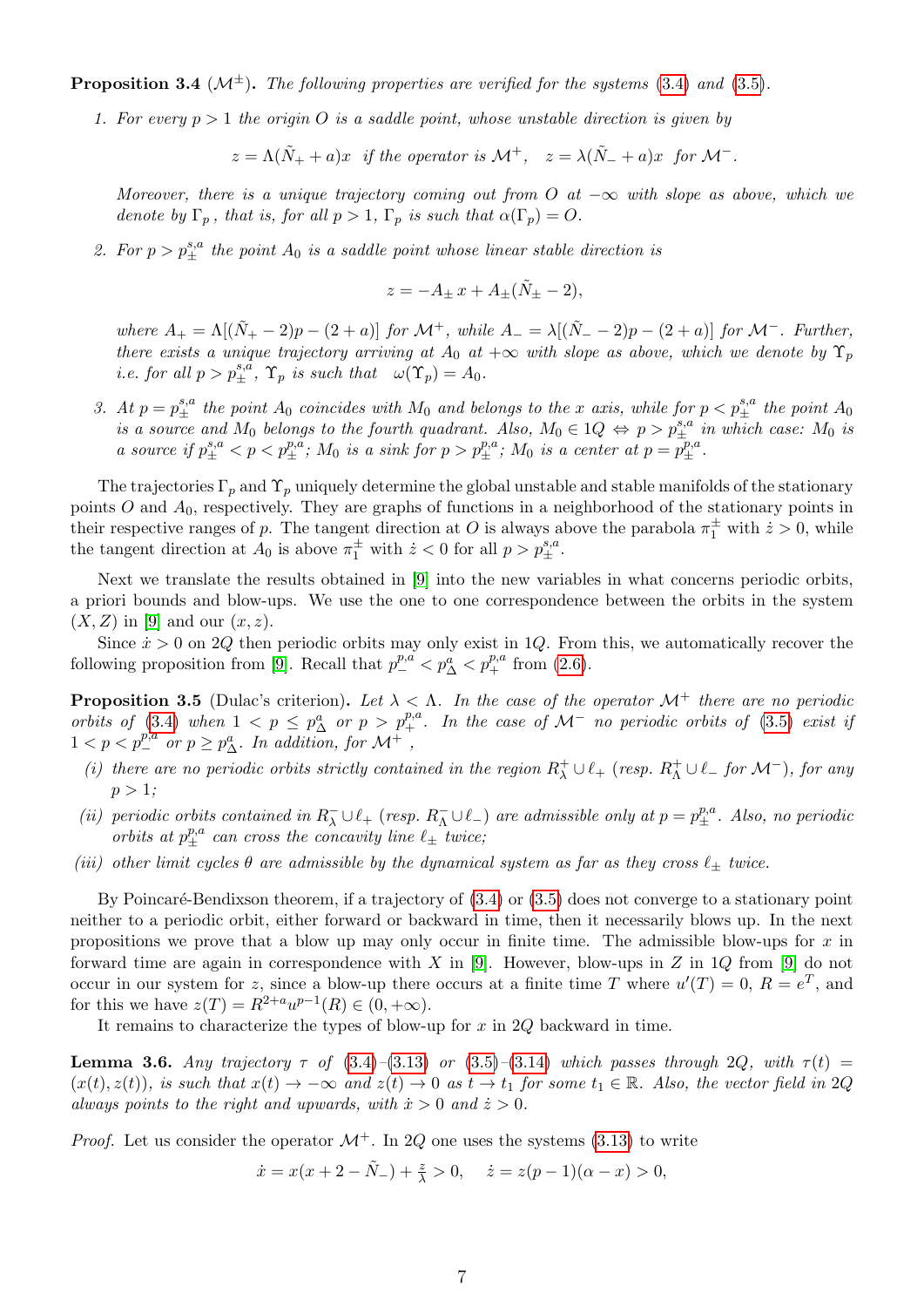since  $x < 0$  and  $z > 0$ . Moreover, if  $x(t_0) < 0$  for some  $t_0 \in \mathbb{R}$ , we write  $\frac{x}{x(x+2-\tilde{N}_-)} \ge 1$  and so

$$
\frac{\mathrm{d}}{\mathrm{d}t}\ln\left(\frac{x(t)+2-\tilde{N}_-}{x(t)}\right) = \frac{\dot{x}}{x-(\tilde{N}_--2)} - \frac{\dot{x}}{x} = \frac{(\tilde{N}_--2)\dot{x}}{x(x+2-\tilde{N}_-)} \ge \tilde{N}_--2 \quad \text{for } t \le t_0.
$$

By integrating in the interval  $[t, t_0]$  we get

$$
c_0 \frac{x(t)}{x(t) - (\tilde{N}_- - 2)} \ge e^{(\tilde{N}_- - 2)(t_0 - t)} \implies x(t) \le -\frac{\tilde{N}_- - 2}{c_0 e^{(\tilde{N}_- - 2)(t - t_0)} - 1}, \text{ where } c_0 = 1 - \frac{\tilde{N}_- - 2}{x(t_0)} > 1,
$$

<span id="page-7-0"></span> $\Box$ 

and in particular x blows up at the finite time  $t_1 = t_0 + \frac{\ln(1/c_0)}{\tilde{N}}$  $\frac{n(1/c_0)}{\tilde{N}_- - 2} < t_0.$ 

Regular or singular positive solutions of  $(P_+)$  $(P_+)$  $(P_+)$  and  $(P_-)$  enjoy the monotonicity  $u' < 0$  since they belong to  $\overline{1Q}$ . Now we obtain a priori bounds for trajectories of  $(3.4)$  or  $(3.5)$  defined for all t in intervals of type  $(\hat{t},+\infty)$  or  $(-\infty,\hat{t})$ .

<span id="page-7-2"></span>**Proposition 3.7.** Let  $\tau$  be a trajectory of [\(3.4\)](#page-3-0) or [\(3.5\)](#page-3-1) in 1Q, with  $\tau(t) = (x(t), z(t))$  defined for all  $t \in (\hat{t}, +\infty)$ , for some  $\hat{t} \in \mathbb{R}$ . Then  $x(t) \in (0, \tilde{N}_{\pm} - 2)$  for all  $t \geq \hat{t}$ . If instead,  $\tau$  is defined for all  $t \in (-\infty, \hat{t}),$  for some  $\hat{t} \in \mathbb{R}$ , then

$$
z(t) < \lambda \alpha (N+a) \text{ in the case of } \mathcal{M}^+, \quad z(t) < \Lambda \alpha (N+a) \text{ for } \mathcal{M}^-, \quad \text{for all } t \leq \hat{t}.\tag{3.20}
$$

In particular, if a global trajectory is defined for all  $t \in \mathbb{R}$  in 1Q then it remains inside the box  $(0, \tilde{N}_+$  –  $2) \times (0, \lambda \alpha (N+a))$  in the case of  $\mathcal{M}^+$ ; it stays in  $(0, \tilde{N}_- - 2) \times (0, \Lambda \alpha (N+a))$  for  $\mathcal{M}^-$ .

*Proof.* Since  $z > 0$ ,  $\dot{x} \geq x(x+2-N)$  in  $R_{\lambda}^{+}$  $\chi^+$  and  $\dot{x} \ge x(x+2-\tilde{N}_+)$  in  $R_{\lambda}^ \overline{\lambda}$ , the bound for x for a trajectory defined for all forward time is accomplished as in the proof of [\[9,](#page-13-0) Proposition 2.11].

<span id="page-7-1"></span>Meanwhile, with respect to the bound for z, we first claim that if a trajectory  $\tau$  intersects the line  $z = \lambda (N + a)x$  then the trajectory  $\tau$  must cross the z axis. Indeed, in this case Z would attain the value  $Z = \lambda(N + a)$ , and so a blow up at a backward time  $t_0 \in \mathbb{R}$  in Z would occur by the proof of (2.26) in [\[9,](#page-13-0) Proposition 2.11]. Thus,  $X(t) \to 0$  as  $t \to t_0^+$ , from which  $u'(t_0) = 0$  with  $u(t_0) > 0$ . Thus,  $x(t_0) = 0$ . So the claim is true. Next, we observe that a trajectory defined for all forward time attains a maximum value for z at the line  $\pi_2$ , therefore the a priori bound [\(3.20\)](#page-7-0) for z is verified.  $\Box$ 



Figure 2: The flow at  $p = p_{a+}^*$ .

Proof of Theorem [1.2.](#page-1-2) The existence follows by the existence of trajectories produced by the dynamical system in  $(x, z)$ , which in turn comes from the dynamical system analysis for  $(X, Z)$  in [\[9\]](#page-13-0) properly glued via the flow in 2Q originated by x, z. More precisely, by [\[9,](#page-13-0) Lemma 4.11], for any  $p > p_{a\pm}^*$ , the orbit  $\Upsilon_p$  defined in Proposition [3.4\(](#page-6-0)2) has a blow-up in Z backwards at finite time T, which corresponds to a trajectory in  $(x, z)$  which crosses the vertical z axis at T. Then, by Lemma [3.6,](#page-6-1)  $\Upsilon_p$  has a blow-up in x at  $t_0 < T$  such that  $x(t) \to -\infty$  as  $t \to t_0^+$ . The trajectory  $\Upsilon_p$  corresponds to a fast decaying exterior domain solution of [\(1.1\)](#page-0-0) in  $\mathbb{R}^N \setminus B_{r_0}$ , with  $r_0 = e^{t_0}$ .

The remaining slow decaying and pseudo-slow decaying exterior domain solutions come from the trajectories displayed in [\[9,](#page-13-0) Figures 5(b) and 6], which are again glued through the z axis by our dynamical system  $(x, z)$ , analogously.  $\Box$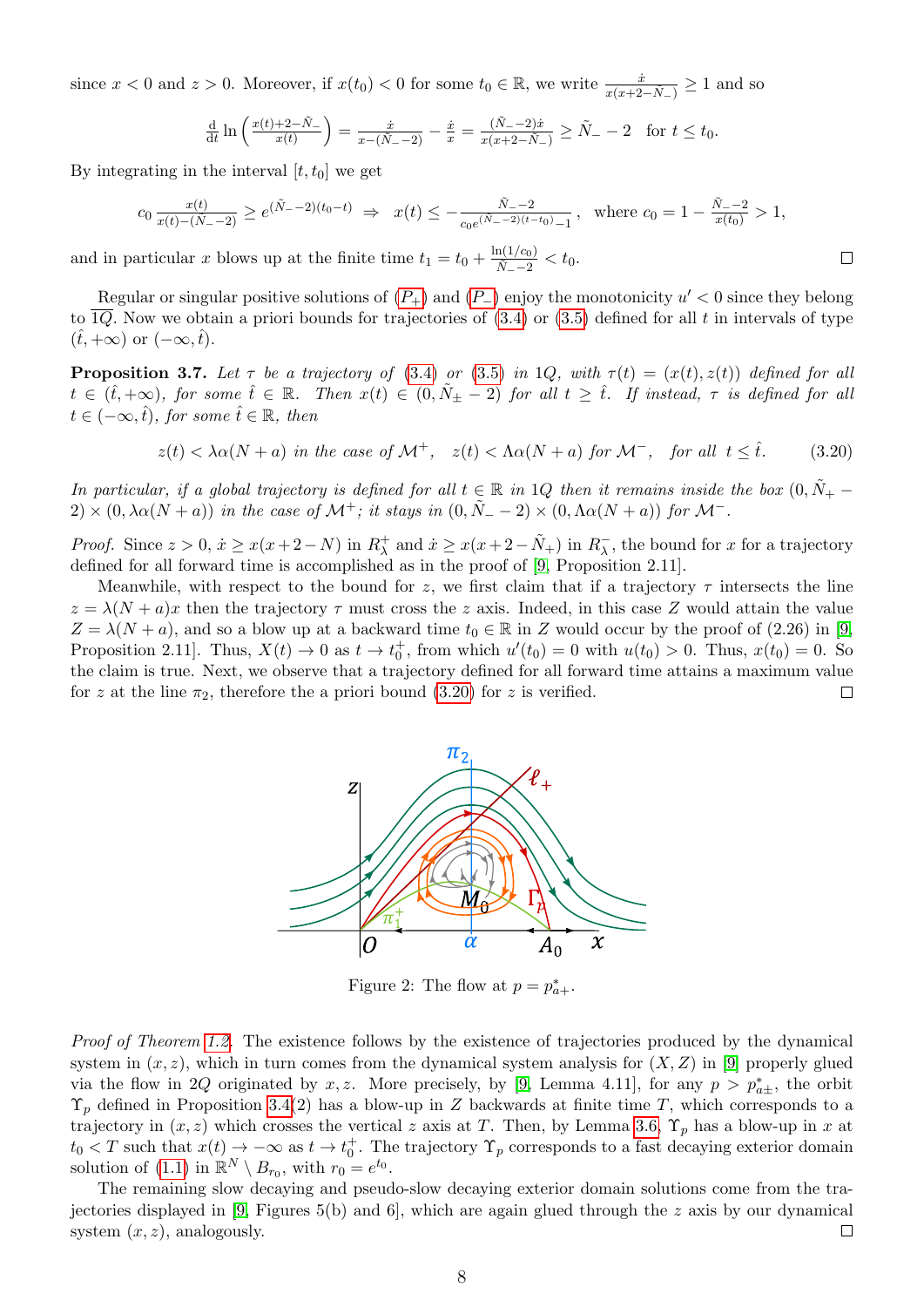

Figure 3: The flow for  $p \in (p_{a+}^*, p_+^{p,a}).$ 

<span id="page-8-1"></span>

Figure 4: The flow for  $p > p_+^{p,a}$ .

Even though solutions in annuli can be identified by the trajectories blowing up both in backward  $(x \to -\infty)$  and forward  $(x \to +\infty)$  times in Figures [2–](#page-7-1)[4,](#page-8-1) the existence of an annular solution for an arbitrary annulus  $(a, b)$  is not ensured. Recall that the scaling in Remark [2.3](#page-2-6) does not work in this case since it changes both extrema of the annulus. This will be accomplished in the next section, by using the shooting method and energy functions.

## <span id="page-8-0"></span>4 Energy analysis and solutions in annuli

In this section we introduce some energy functions and use them to establish existence of solutions in the annulus.

<span id="page-8-3"></span>**Proposition 4.1.** For each  $\delta > 0$ , and  $u_{\delta}$  solution of [\(2.4\)](#page-2-1), we set

$$
\mathcal{E}_{\sigma}(r) = \frac{1}{2r^a}(u')^2 + \frac{1}{\sigma(p+1)}|u|^{p+1} \quad \text{for } \sigma > 0.
$$
 (4.1)

Then the energy function

<span id="page-8-2"></span>
$$
\mathcal{E}(r) = \begin{cases} \mathcal{E}_{\Lambda}(r) & \text{if } uu' > 0\\ \mathcal{E}_{\lambda}(r) & \text{if } uu' < 0 \end{cases}
$$

is piecewisely monotone decreasing in  $\{u' \neq 0\}$  whenever  $\tilde{N}_+ \geq 3/2$ .

*Proof.* To fix the ideas let  $\delta > 0$  and the operator  $\mathcal{M}^+$ . For simplicity, we write

$$
u'' + \frac{r^a}{m_{u''}} |u|^{p-1} u = -\frac{m_{u'}}{m_{u''}} \frac{N-1}{r} u''
$$

where  $m_s$  is the step function defined through  $m_s s = m_+(s)$ , for  $s = u'(r)$  or  $s = u''(r)$ , whenever  $u'' \neq 0$ . Here  $m_{+}(s)$  is the Lipschitz function given in [\(2.2\)](#page-1-5).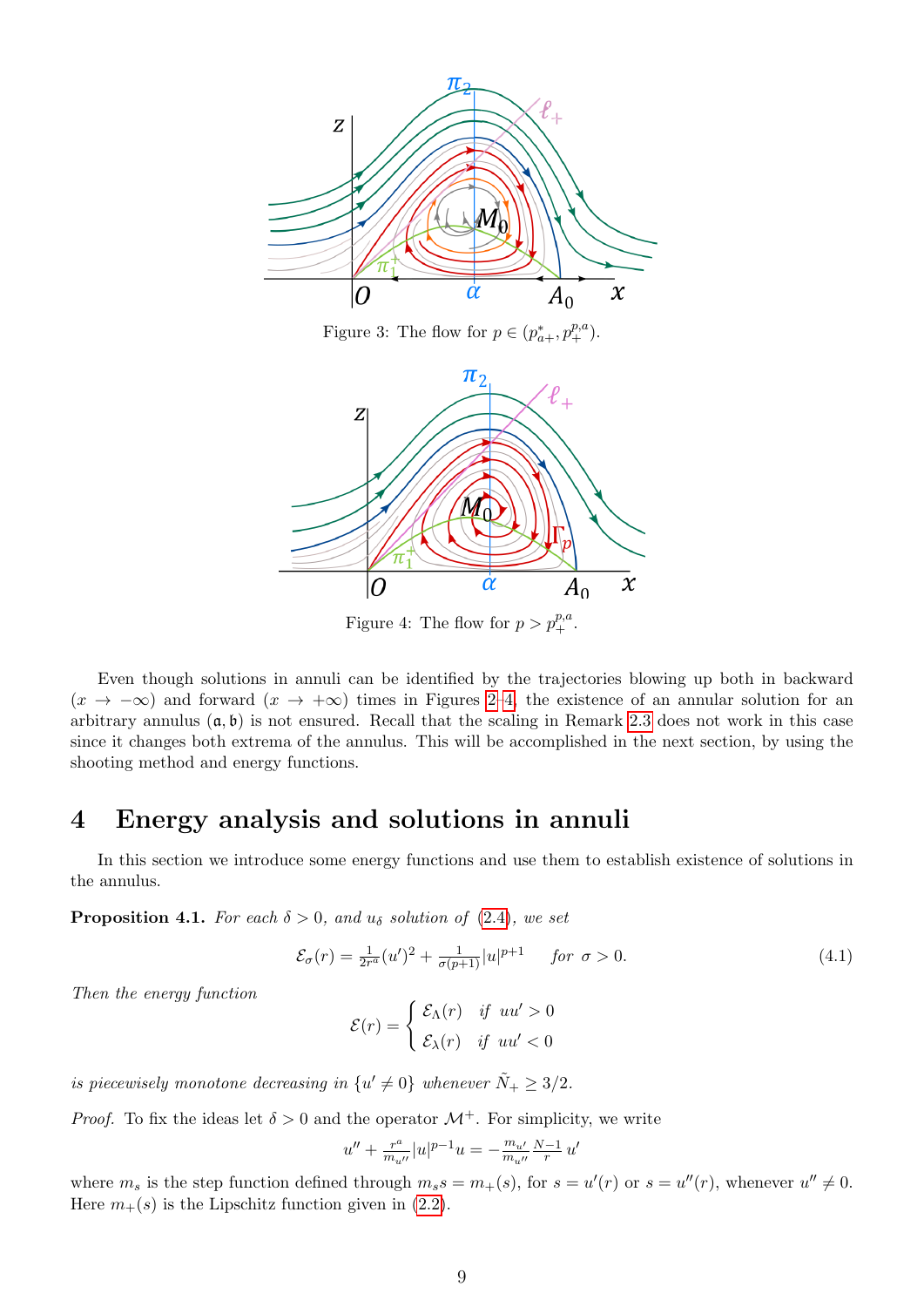Set  $\hat{N} - 1 := \frac{m_{u'}}{m_{u''}}(N-1)$  which is either  $N-1$ ,  $\tilde{N}_+ - 1$  or  $\tilde{N}_- - 1$ , whenever  $u'' \neq 0$ . We have  $\sigma = \Lambda \ge m_{u''}$  when  $uu' > 0$ ; while  $\sigma = \lambda \le m_{u''}$  when  $uu' < 0$ . Anyways it yields  $\frac{uu'}{\sigma} \le \frac{uu'}{m_{u'}}$  $\frac{uu'}{m_{u''}}$ , then

$$
\mathcal{E}'_{\sigma}(r) = -\frac{a}{2}r^{-a-1}(u')^2 + r^{-a}u'u'' + \frac{1}{\sigma}|u|^{p-1}uu'
$$
  
\n
$$
\leq -\frac{a}{2}r^{-a-1}(u')^2 + r^{-a}u'\{u'' + \frac{r^a}{m_{u''}}|u|^{p-1}u\}
$$
  
\n
$$
= -r^{-a-1}(u')^2(\frac{a}{2} + \hat{N} - 1) < 0
$$

whenever  $u'' \neq 0$  and  $u' \neq 0$  and  $2(\hat{N}-1) + a > 0$ . The latter is ensured for instance when  $a > -1$  and  $\tilde{N}_+ \geq 3/2$ . Note that at a point  $r_0$  where  $u''(r_0) = 0$  we have  $u'(r_0)$  and  $u(r_0)$  with opposite signs since  $u'$  and u cannot be both equal to zero by ODE existence and uniqueness of the initial value problem for Lipschitz nonlinearities.  $\Box$ 

From the dynamical system we obtain a complete characterization of monotonicity for solutions  $u_{\delta}$  of [\(2.4\)](#page-2-1) as follows. Specially in this section we keep the notation in [\[6\]](#page-13-4) for  $\tau = \tau_{\delta}$  as a radius (and not for trajectories as in the rest of the text).

**Lemma 4.2.** For any  $\delta > 0$  such that  $u_{\delta}$  is a positive solution of [\(2.4\)](#page-2-1) in [a,  $\rho$ ], with  $\rho = \rho_{\delta} \leq +\infty$ , there exists a unique number  $\tau = \tau(\delta)$  with  $\tau \in (\mathfrak{a}, \rho)$ , such that

$$
u'(r) > 0
$$
 for  $r \in [a, \tau)$ ,  $u'(\tau) = 0$ ,  $u'(r) < 0$  for  $r \in (\tau, \rho]$ .

*Proof.* Let us observe that a first critical point exists for  $u$ . To see this we look at the dynamical system driven by X, Z. In this case, the behavior at the third quadrant  $X, Z < 0$  is given by  $X > 0$  and  $Z < 0$ , with a blow up at finite time T such that  $u'(e^T) = 0$  by [\[9,](#page-13-0) Remark 3.3], and so  $\tau = e^T$ . At such time we have  $u(\tau) > 0$ , and so  $X(T) = x(T) = 0$  and  $z(T) \in (0, +\infty)$ . The uniqueness of  $\tau$  follows by Remark [2.1.](#page-2-7)  $\Box$ 

If  $\rho_{\delta} = +\infty$  then  $\lim_{r\to\infty} u_{\delta}(r) = 0$ . This comes from the a priori bounds in Proposition [3.7.](#page-7-2) Thus, for any  $\delta > 0$  either  $\rho_{\delta} = +\infty$  and  $\lim_{r \to \infty} u_{\delta}(r) = 0$ , or there exists some  $\rho_{\delta} < +\infty$  such that  $u(\rho_{\delta}) =$ 0. Moreover, by continuous dependence on the initial data, the function  $\delta \mapsto \rho_{\delta}$  is continuous in a neighborhood of any  $\delta > 0$  where  $\rho_{\delta} < +\infty$  whenever  $p > 1$ .

We shall omit the dependence on the parameter  $\delta > 0$  whenever it is clear from the context.

<span id="page-9-0"></span>**Proposition 4.3.** For any pair  $\delta > 0$ , and u of [\(2.4\)](#page-2-1), the energy functions

$$
E_{\lambda}(r) = r^{2(\tilde{N}_{-}-1)+a} \mathcal{E}_{\lambda}(r) \quad in \quad [\mathfrak{a}, \tau]
$$

$$
E_{\Lambda}(r) = r^{2(\tilde{N}_{-}-1)+a} \mathcal{E}_{\Lambda}(r) \quad in \quad [\tau, \rho]
$$

are monotone increasing, where  $\mathcal{E}_{\sigma}$  is given in [\(4.1\)](#page-8-2) for  $\sigma \in \{\lambda, \Lambda\}.$ 

*Proof.* Let us consider the operator  $\mathcal{M}^+$ . We recall that in the interval  $[\mathfrak{a}, \tau]$  we have  $u' \geq 0$ ,  $u'' \leq 0$ , and so

$$
u''u' + \frac{r^a}{\lambda}u^p u' = -\frac{(\tilde{N}_--1)}{r}(u')^2.
$$

On the other hand, in  $[\tau, \rho]$  we have  $u' \leq 0$ , and

$$
u''u' + \frac{r^a}{\Lambda}u^p u' \ge u''u' + \frac{r^a}{m_{u''}}u^p u' = -\frac{(\hat{N}-1)}{r}(u')^2 \ge -\frac{(\tilde{N}-1)}{r}(u')^2,
$$

where  $(m_{u''}, \hat{N})$  is either  $(\lambda, N)$  or  $(\Lambda, \tilde{N}_{+})$ .

Set  $\sigma = \lambda$  if  $r \in [\mathfrak{a}, \tau]$  and  $\sigma = \Lambda$  if  $r \in [\tau, \rho]$ . In any case, for  $A = 2(\tilde{N}_- - 1)$  we obtain

$$
E'_{\sigma}(r) = Ar^{A-1} \left\{ \frac{1}{2}(u')^2 + \frac{r^a}{\sigma(p+1)} u^{p+1} \right\} + r^A \left\{ u''u' + \frac{r^a}{\sigma} u^p u' + \frac{ar^{a-1}}{\sigma(p+1)} u^{p+1} \right\}
$$
  
\n
$$
\geq r^{A-1}(u')^2 \left\{ \frac{A}{2} - (\tilde{N}_- - 1) \right\} = 0
$$

where the inequality comes from  $2(\tilde{N}_- - 1) + a \geq 0$ , which holds for  $a > -1$  and  $N \geq 2$ .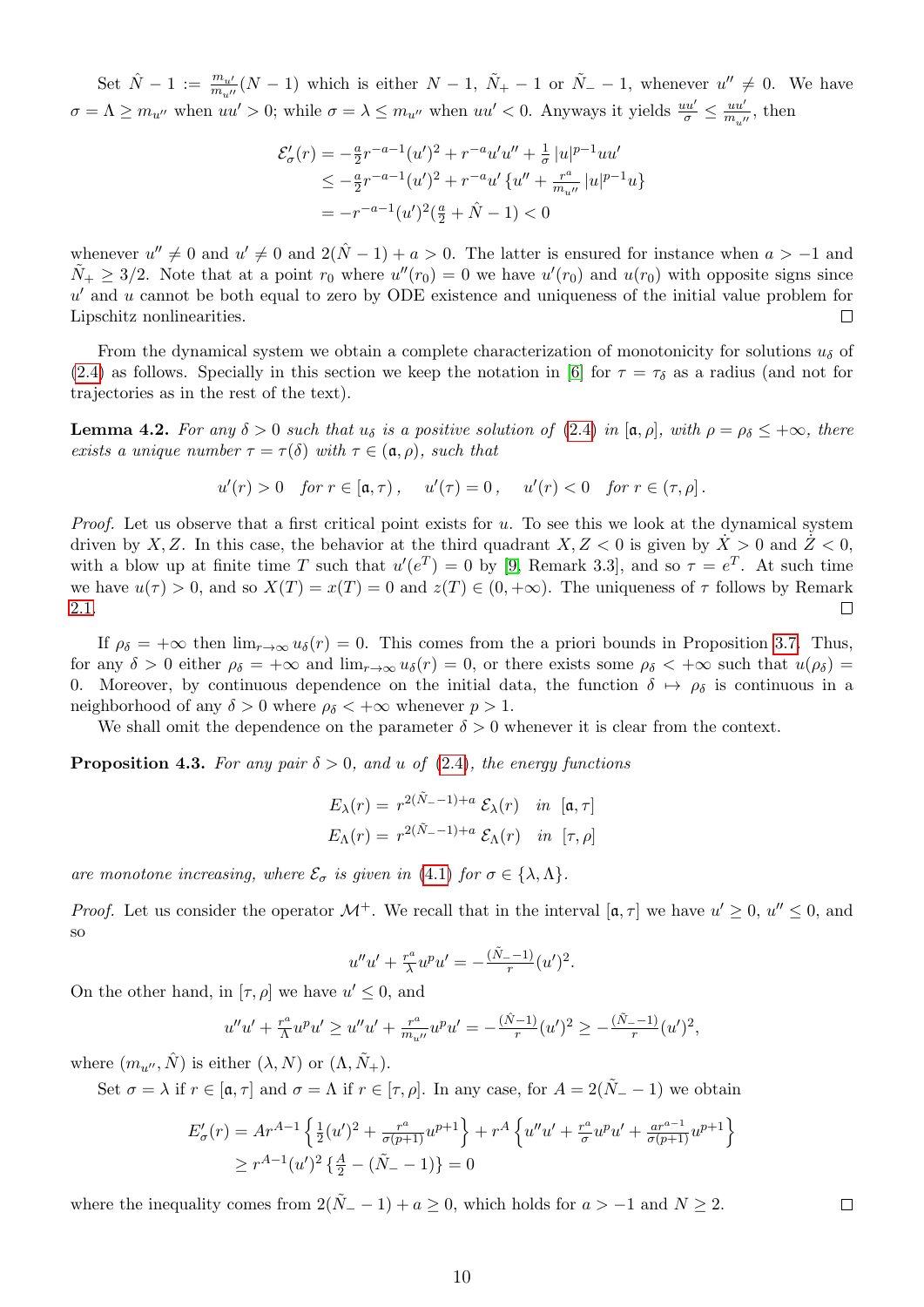In the remaining of the section we prove Theorem [1.1.](#page-1-0) This is reduced to show that, for any given  $+\infty > \mathfrak{b} > \mathfrak{a} > 0$ , there exists a parameter  $\delta > 0$  such that  $\rho_{\delta} = \mathfrak{b}$  in addition to  $u(\mathfrak{b}) = 0$ .

We start analyzing the behavior of the solutions  $u_{\delta}$  as  $\delta$  approaches to 0 and  $+\infty$ .

<span id="page-10-4"></span>**Lemma 4.4.** If  $\delta \to 0$  then we have  $u(\tau_{\delta}) \to 0$  and  $\rho_{\delta} \to +\infty$ .

*Proof.* By Proposition [4.1](#page-8-3) we have  $\mathcal{E}_{\Lambda}(r) \leq \mathcal{E}_{\Lambda}(\mathfrak{a})$  for all  $r \leq \tau$ , that is,

<span id="page-10-0"></span>
$$
\frac{\mathfrak{a}^a}{p+1}u^{p+1}(r) \le \frac{\Lambda}{2}\delta^2 \quad \text{for all } r \in [\mathfrak{a}, \tau], \tag{4.2}
$$

since  $uu' \geq 0$  in  $[\mathfrak{a}, \tau]$ . In particular, at  $r = \tau = \tau_{\delta}$ ,

$$
u^{p+1}(\tau_{\delta}) \le \frac{\Lambda(p+1)}{2\mathfrak{a}^a} \,\delta^2 \to 0 \quad \text{when } \delta \to 0.
$$

Next we write the equation for u in  $[\mathfrak{a}, \tau]$  as  $(u^r \tilde{N}_-1)^r = -\frac{r^a}{\lambda}$  $\frac{r^a}{\lambda} u^p r^{\tilde{N}_- - 1}$ , and so integrating from  $\mathfrak a$  to  $\tau$ produces

$$
0 = u'(\tau) \tau^{\tilde{N}_- - 1} = \delta \mathfrak{a}^{\tilde{N}_- - 1} - \frac{1}{\lambda} \int_{\mathfrak{a}}^{\tau} s^{\tilde{N}_- - 1 + a} u^p.
$$
 (4.3)

By combining the estimate for  $u$  in  $(4.2)$  and equality  $(4.3)$  we obtain

$$
\delta = \frac{1}{\lambda \mathfrak{a}^{\tilde{N}_--1}} \int_{\mathfrak{a}}^{\tau} s^{\tilde{N}_--1+a} u^p \leq C_0 \, \delta^{\frac{2p}{p+1}} \, \tau^{\tilde{N}_--1a}
$$

where  $C_0$  depends only on  $a, p, a, N, \lambda, \Lambda$ , and so

$$
\tau_\delta^{\tilde N_-+a}\,\geq\,\frac{1}{C_0\,\delta^{\frac{p-1}{p+1}}}\to+\infty\quad\text{as }\delta\to0\,.
$$

In particular,  $\rho_{\delta} \geq \tau_{\delta} \to +\infty$  as  $\delta \to 0$ .

<span id="page-10-3"></span>**Lemma 4.5.** If  $\delta \to +\infty$  then  $\rho_{\delta} \to \mathfrak{a}$  and  $u(\tau_{\delta}) \to +\infty$ . Moreover, for every  $C_0 > 0$  there exists a positive constant  $c_0$  depending only on  $C_0$ ,  $\mathfrak{a}, N, p, \lambda, \Lambda$  such that

$$
\delta \leq C_0 \quad implies \quad \rho_\delta \geq \mathfrak{a} + c_0.
$$

*Proof.* We denote  $A_{\mathfrak{r},\mathfrak{s}} = B_{\mathfrak{r}} \setminus \overline{B}_{\mathfrak{s}}$  for any  $\mathfrak{r} > \mathfrak{s}$  and fix the operator  $\mathcal{M}^+$ , for  $\mathcal{M}^-$  it will be analogous. Step 1)  $u(\tau_{\delta}) \rightarrow +\infty$  when  $\delta \rightarrow \infty$ .

Assume by contradiction that there exists a sequence  $\delta_k \to \infty$  with respective solutions  $u_k = u_{\delta_k}$  of [\(2.4\)](#page-2-1), with  $\tau_k = \tau_{\delta_k}$ ,  $\rho_k = \rho_{\delta_k}$ , and  $u_k \leq M$  for all k.

Since  $E_{\lambda}(r) \geq E_{\lambda}(\mathfrak{a})$  for all  $r \in [\mathfrak{a}, \tau_k]$  by Proposition [4.3,](#page-9-0) then

$$
\tau_k^{2(\tilde{N}_- - 1) + a} u_k^{p+1}(\tau_k) \ge \frac{\lambda(p+1)}{2} \mathfrak{a}^{2(\tilde{N}_- - 1)} \delta_k^2 \to +\infty.
$$
 (4.4)

Since  $u_k \leq M$ , then  $\tau_k \to \infty$  as  $k \to \infty$ . In particular,  $\tau_k \geq \mathfrak{a}+1$  for large k. Take  $\varepsilon \in (0,1)$  with  $\varepsilon \leq \frac{\mathfrak{a}}{\tilde{N}_--1}$ and  $r \in [\mathfrak{a}, \mathfrak{a} + \varepsilon] \subset [\mathfrak{a}, \tau_k]$ . Then we use Taylor expansion of  $u_k$  at the point  $\mathfrak{a}$  to write

 $u_k(r) = u_k(\mathfrak{a}) + u'_k(\mathfrak{a})(r - \mathfrak{a}) + \frac{1}{2}u''_k(c_k)(r - \mathfrak{a})^2$ , for some  $c_k \in (\mathfrak{a}, r)$ . (4.5)

Now we notice that

$$
\frac{\tilde{N}_{-}-1}{c_k}u'_k(c_k) \le \frac{\tilde{N}_{-}-1}{\mathfrak{a}}\delta_k \quad \text{ since } u'_k(c_k) \in (0,\delta_k).
$$

Moreover, since  $u'_k$  is decreasing in  $(a, r)$ , we have  $u'_k(c_k) \leq \delta_k$  and so, by the second order [P](#page-1-3)DE in  $(P_+)$ and the fact that  $u_k$  is increasing in  $(\mathfrak{a}, r)$ , we deduce

$$
u''_k(c_k) = -\frac{\tilde{N}_{-}-1}{c_k}u'_k(c_k) - \frac{c_k^a}{\lambda}u_k^p(c_k) \geq -\frac{\tilde{N}_{-}-1}{a}\delta_k - \frac{(a+1)^a}{\lambda}u_k^p(r).
$$

Putting this estimate into [\(4.5\)](#page-10-2) one finds

$$
u_k(r) \geq \delta_k(r-\mathfrak{a}) - \frac{\tilde{N}_{-}-1}{2\mathfrak{a}} \delta_k(r-\mathfrak{a})^2 - \frac{(\mathfrak{a}+1)^a}{2\lambda} u_k^p(r) (r-\mathfrak{a})^2.
$$

<span id="page-10-2"></span><span id="page-10-1"></span> $\Box$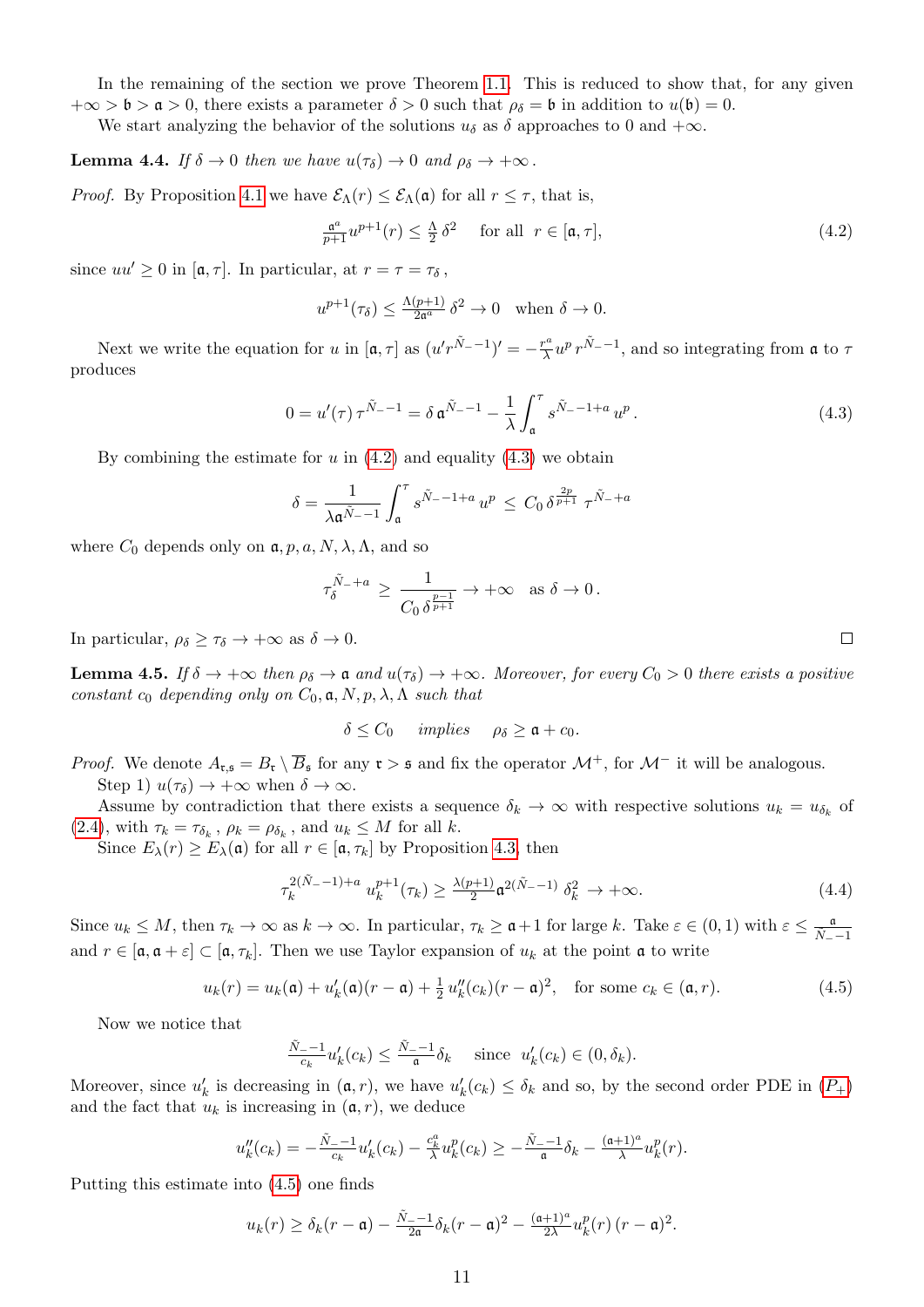Finally, by evaluating it at  $r = \mathfrak{a} + \varepsilon$  it yields

$$
u_k(\mathfrak{a}+\varepsilon)+\frac{(\mathfrak{a}+1)^a \varepsilon^2}{2\lambda} u_k^p(\mathfrak{a}+\varepsilon) \ge \delta_k \varepsilon \left\{1-\frac{\tilde{N}_--1}{2\mathfrak{a}}\varepsilon\right\} \ge \frac{1}{2}\delta_k \varepsilon \quad \text{for sufficiently large } k,
$$

since  $\frac{\tilde{N}_--1}{2a}\varepsilon \leq \frac{1}{2}$  $\frac{1}{2}$ . But this is impossible since  $\delta_k \to +\infty$  and  $u_k$  is bounded. This shows Step 1. Step 2)  $\rho_{\delta} \rightarrow \mathfrak{a}$  as  $\delta \rightarrow +\infty$ .

We first show that  $\tau_{\delta} \to \mathfrak{a}$  as  $\delta \to +\infty$ . This will be a consequence of Step 1 and the estimate

<span id="page-11-0"></span>
$$
u_{\delta}^{\frac{p-1}{2}}(\tau_{\delta}) \leq C_0 \left(\tau_{\delta} - \mathfrak{a}\right)^{-1},\tag{4.6}
$$

where  $C_0$  depends on  $\mathfrak{a}, a, p, \lambda$ . In order to prove [\(4.6\)](#page-11-0), we write for  $r \in [\mathfrak{a}, \tau]$  where  $\tau = \tau_{\delta}$ ,

$$
-\frac{1}{2}(u'(r)^{2})' \ge -u''u' - \frac{\tilde{N}_{-}-1}{r}(u')^{2} \ge \frac{r^{a}}{\lambda}u^{p}u' \ge \frac{a^{a}}{\lambda}u^{p}u',
$$

and by integrating it in  $[r, \tau]$ , for  $r \in [a, \tau)$ , one gets

$$
u'(r) \ge C \{ u^{p+1}(\tau) - u^{p+1}(r) \}^{1/2},
$$

where C depends on  $a, a, p, \lambda$ . Another integration in  $[a, \tau]$  yields

$$
\int_{\mathfrak{a}}^{\tau} \frac{u' dr}{\sqrt{u^{p+1}(\tau) - u^{p+1}(r)}} \geq C \int_{\mathfrak{a}}^{\tau} dr = C(\tau - \mathfrak{a}).
$$

By using  $s = u(r)$  and  $u'dr = ds$  we get

$$
C(\tau - \mathfrak{a}) \leq \int_0^{u(\tau)} \frac{ds}{\sqrt{u^{p+1}(\tau) - s^{p+1}}} = \frac{1}{u^{\frac{p+1}{2}}(\tau)} \int_0^1 \frac{u(\tau) d\sigma}{\sqrt{1 - \sigma^{p+1}}} = \frac{1}{u^{\frac{p-1}{2}}(\tau)} \int_0^1 \frac{d\sigma}{\sqrt{1 - \sigma^{p+1}}}
$$

by taking  $\sigma = \frac{s}{u(s)}$  $\frac{s}{u(\tau)}$  and  $d\sigma = \frac{ds}{u(\tau)}$  $\frac{ds}{u(\tau)}$ , from which we deduce [\(4.6\)](#page-11-0).

Now it is enough to prove that

$$
\lim_{\delta \to \infty} \frac{\rho_{\delta}}{\tau_{\delta}} = 1.
$$

If not, then there exists  $\epsilon > 0$  and a sequence  $\delta_k \to \infty$ , with  $\rho_k = \rho_{\delta_k} \leq +\infty$  and  $\tau_k = \tau_{\delta_k}$  such that  $\rho_k > (1+\epsilon)\tau_k$  for the solutions  $u_k = u_{\delta_k}$  of [\(2.4\)](#page-2-1). In particular,  $u_k$  is positive and decreasing in the interval  $[\tau_k,(1+\epsilon)\tau_k].$ 

For  $r \in (\tau_k, (1+\epsilon)\tau_k]$  we consider the annulus  $A_k = A_{\tau_k,r}$  where  $u_k$  solves

$$
-\mathcal{M}^{\pm}(D^2u_k) \ge t_k|x|^a u_k \quad \text{in } A_k , \quad u_k > 0 \text{ in } A_k,
$$

where

<span id="page-11-2"></span><span id="page-11-1"></span>
$$
t_k = \min_{A_k} u_k^{p-1} = u_k^{p-1}(r).
$$

Now, by the definition of first eigenvalue  $\lambda_1^+(D) = \lambda_1^+(\mathcal{M}^+, D)$  for the fully nonlinear Lane-Emden equation driven by  $\mathcal{M}^+$  in the domain D with respect to the weight  $|x|^a$  (see [\[2,](#page-13-10) [10,](#page-13-11) [13\]](#page-13-12)), we have

$$
u_k^{p-1}(r) \le \lambda_1^+(A_k), \quad \text{for all } r \in (\tau_k, (1+\epsilon)\tau_k). \tag{4.7}
$$

Note that the following scaling holds

$$
\lambda_1^+(A_{\mathfrak{s},\mathfrak{s}(1+\epsilon)}) = \frac{1}{\mathfrak{s}^{2+a}} \lambda_1^+(A_{1,1+\epsilon}), \quad \text{for all } \mathfrak{s} > 0.
$$
 (4.8)

In fact, if  $\lambda_1^+$ ,  $\phi_1^+$  are a positive eigenvalue and eigenfunction for the operator  $\mathcal{M}^+$  with weight  $|x|^a$  in  $A_{1,1+\epsilon}$ i.e.

$$
\mathcal{M}^+(D^2\phi_1^+) + \lambda_1^+ |x|^a \phi_1^+ = 0, \quad \phi_1^+ > 0 \quad \text{in } A_{1,1+\epsilon}, \quad \phi_1^+ = 0 \quad \text{on } \partial A_{1,1+\epsilon}
$$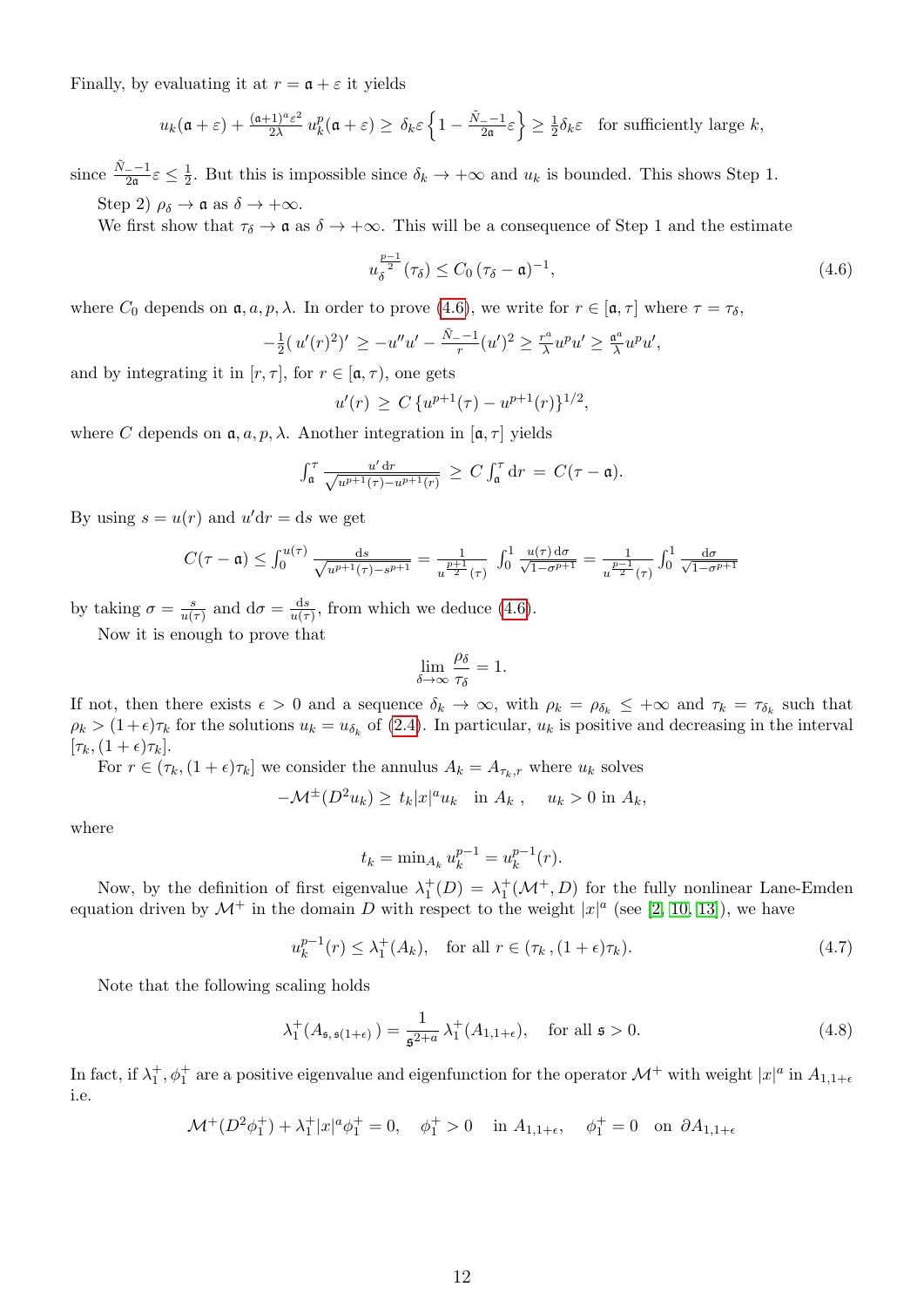then  $\mu_1^+, \psi_1^+$ , where  $\mu_1^+ = \lambda_1^+ \mathfrak{s}^{-2-\mathfrak{a}}$  and  $\psi_1^+(x) = \phi_1^+ (\frac{x}{\mathfrak{s}})$  $\frac{x}{s}$ ) are a positive eigenvalue and eigenfunction in  $A_{\mathfrak{s},\mathfrak{s}(1+\epsilon)}$  for  $\mathcal{M}^+$  with weight  $|x|^a$ .

Then, by combining [\(4.7\)](#page-11-1) and [\(4.8\)](#page-11-2) one finds

$$
u_k^{p-1}(r) \le \frac{1}{\mathfrak{a}^{2+a}} \lambda_1^+(A_{1,1+\frac{\epsilon}{2}}), \quad \text{for all } r \in [(1+\frac{\epsilon}{2})\tau_k, (1+\epsilon)\tau_k]. \tag{4.9}
$$

Using  $E_{\Lambda}(\tau_k) \leq E_{\Lambda}(r)$  for  $r \in [\tau_k, \rho_k)$ , it comes

$$
r^{2(\tilde{N}_{-}-1)}\left\{\frac{r^{a}}{\Lambda(p+1)}u_{k}^{p+1}(r)+\frac{1}{2}(u'_{k})^{2}(r)\right\} \geq \frac{\tau_{k}^{2(\tilde{N}_{-}-1)+a}}{\Lambda(p+1)}u_{k}^{p+1}(\tau_{k})
$$

$$
\geq \frac{a^{2(\tilde{N}_{-}-1)+a}}{\Lambda(p+1)}u_{k}^{p+1}(\tau_{k}). \tag{4.10}
$$

Since  $\tau_k \to \mathfrak{a}$  as  $k \to +\infty$  then

 $r \leq (1+\epsilon)\tau_k \leq (1+\epsilon)(\mathfrak{a}+1)$  for large k.

Now, by putting the latter and [\(4.9\)](#page-12-0) into [\(4.10\)](#page-12-1) we derive

<span id="page-12-1"></span><span id="page-12-0"></span>
$$
(u'_k)^2(r) \geq J_k,
$$

where

$$
J_k := C_{\epsilon, p, N, \Lambda} \{ (\mathfrak{a} + 1)^{-2(\tilde{N}_- - 1)} \mathfrak{a}^{2(\tilde{N}_- - 1) + a} u_k^{p+1}(\tau_k) - (\mathfrak{a} + 1)^a \mathfrak{a}^{\frac{-(2+a)(p+1)}{p-1}} \}
$$

and  $J_k \to +\infty$  as  $k \to \infty$  by Step 1. Hence

$$
-u'_{k}(r) \ge J_{k}^{1/2} \to +\infty \text{ as } k \to \infty, \text{ for all } r \in [(1+\frac{\epsilon}{2})\tau_{k}, (1+\epsilon)\tau_{k}].
$$

Via integration we get

$$
u_k((1+\frac{\epsilon}{2})\tau_k) \ge u_k((1+\frac{\epsilon}{2})\tau_k) - u_k((1+\epsilon)\tau_k)
$$
  
= 
$$
-\int_{(1+\epsilon/2)\tau_k}^{(1+\epsilon)\tau_k} u'_k(r) dr \ge \frac{\epsilon \tau_k}{2} J_k^{1/2} \to +\infty
$$

which contradicts [\(4.9\)](#page-12-0).

Step 3)  $\delta \leq C_0$  implies  $\rho_{\delta} \geq \mathfrak{a} + c_0$ . Let us prove the contrapositive, that is, if  $\rho_{\delta} \to \mathfrak{a}$  then  $\delta \to +\infty$ . As in Step 2, if  $s = \max_{A_{a,\rho}} u^{p-1} = u^{p-1}(\tau)$  then u solves

$$
-\mathcal{M}^{\pm}(D^2u) \le |x|^a u^p \le s |x|^a u \quad \text{in } A_{\mathfrak{a},\rho}, \quad u = 0 \quad \text{on } \partial A_{\mathfrak{a},\rho}.
$$

Now, by the maximum principle for the fully nonlinear equation through the characterization of the first eigenvalue in [\[2,](#page-13-10) [13\]](#page-13-12) (see also [\[10\]](#page-13-11) for the weighted version) it follows

<span id="page-12-2"></span>
$$
u^{p-1}(\tau) \ge \lambda_1^+(\mathcal{M}^+, A_{\mathfrak{a}, \rho}). \tag{4.11}
$$

In fact, if we had  $s < \lambda_1^+ (\mathcal{M}^+, A_{\mathfrak{a},\rho})$  then by the mentioned maximum principle we would obtain  $u \leq 0$  in  $A_{\mathfrak{a},\rho}$  which is impossible.

Using the scaling for the eigenvalue in  $(4.8)$ ,  $(4.2)$ , and  $(4.11)$ , we derive

$$
\lambda_1^+(\mathcal{M}^+,A_{1,\rho/\mathfrak{a}})=\mathfrak{a}^{2+a}\,\lambda_1^+(\mathcal{M}^+,A_{\mathfrak{a},\rho})\leq \mathfrak{a}^{2+a}\left(\frac{\Lambda(p+1)}{2\mathfrak{a}^a}\,\delta^2\right)^{\frac{p-1}{p+1}}.
$$

Again by the scaling as in Step 2,  $\lambda_1^+(\mathcal{M}^+, D) \to +\infty$  as  $|D| \to 0$ . Then  $\rho_\delta \to \mathfrak{a}$  implies  $\delta \to +\infty$ . As a consequence, the ratio  $\rho_{\delta}/\mathfrak{a}$  remains bounded away from 1 whenever  $\delta$  is bounded from above.  $\Box$ 

*Proof of Theorem [1.1.](#page-1-0)* We fix the annulus  $A_{\mathfrak{a},\mathfrak{b}}$  for some  $0 < \mathfrak{a} < \mathfrak{b}$ . For every  $\delta > 0$ , recall that  $u_{\delta}$  is the unique radial solution of the initial value problem [\(2.4\)](#page-2-1), with a maximal radius of positivity given by  $\rho_{\delta} \in (\mathfrak{a}, +\infty]$ . Here,  $u(\rho_{\delta}) = 0$  if  $\rho_{\delta} < +\infty$ , while  $u(r) \to 0$  as  $r \to +\infty$  is  $\rho_{\delta} = +\infty$ .

The mapping  $\delta \to \rho_{\delta}$  is continuous by ODE continuous dependence on initial data. In particular, the set

$$
\mathcal{D} = \mathcal{D}(p) := \{ \delta \in (0, +\infty) : \ \rho_{\delta} < +\infty \} \tag{4.12}
$$